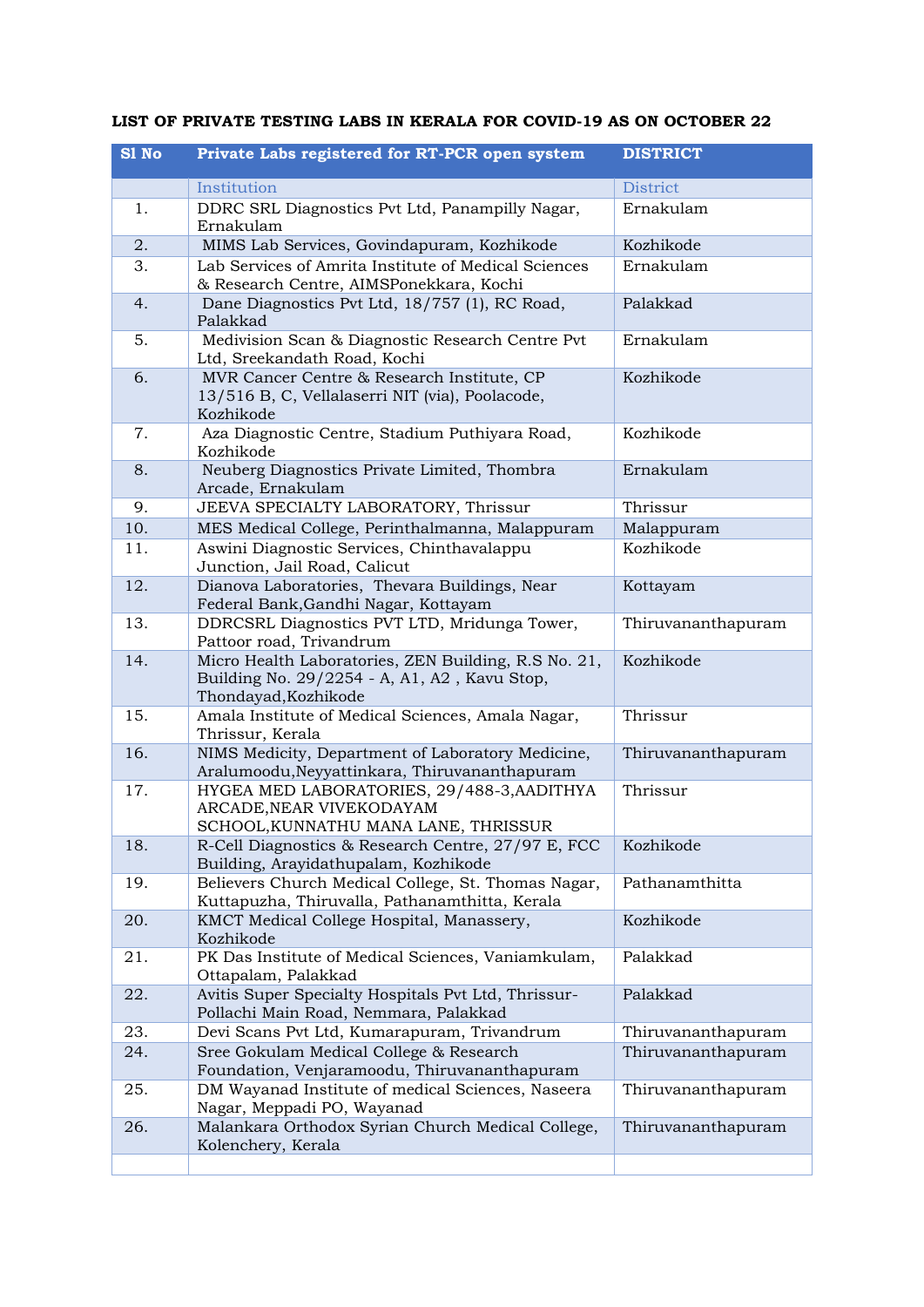|     | <b>Private Labs registered for TRUENAT Testing</b>                                                                   | <b>District</b>    |
|-----|----------------------------------------------------------------------------------------------------------------------|--------------------|
| 1.  | Avitis Super Specialty Hospitals Private Limited,<br>XX/882, ThrissurPollachi Main Road, Nemmara,<br>Palakkad        | Palakkad           |
| 2.  | Jubilee Mission Medical College & RI, Thrissur                                                                       | Thrissur           |
| 3.  | Aswini Diagnostic Services, Ramnath Building, Jail<br>Road, Kozhikode                                                | Kozhikode          |
| 4.  | Meitra Hospital, 38/2208-B, Karaparamba<br>Kunduparamba MiniBypass, Kozhikode                                        | Kozhikode          |
| 5.  | Valluvanad Hospital Complex Limited, Ottapalam                                                                       |                    |
| 6.  | El Lab Metropolis, North Paramara Road, Opp Town<br>Hall, Cochin (P)                                                 | Ernakulam          |
| 7.  | Lisie Hospital, a unit of Lisie Medical Institution,<br>Kaloor, Kochi (P)                                            | Ernakulam          |
| 8.  | Baby Memorial Hospital Ltd, I G Road,<br>Arayadathupalam, Kozhikode                                                  | Kozhikode          |
| 9.  | EMS Memorial Co-operative Hospital & Research<br>Centre Ltd, Panambi, P.O. Perinthalmanna,<br>Mallappuram            | Malappuram         |
| 10. | Believers Church Medical College, Thiruvalla                                                                         | Pathanamthitta     |
| 11. | KIMS, Trivandrum                                                                                                     | Thiruvananthapuram |
| 12. | NIMS, Trivandrum                                                                                                     | Thiruvananthapuram |
| 13. | R cell diagnostics, Kozhikode                                                                                        | Kozhikode          |
| 14. | Iqraa International Hospital & Research Centre,<br>Kozhikode                                                         | Kozhikode          |
| 15. | Lifeline supersepciality Hospital, Adoor                                                                             | Kollam             |
| 16. | Almas Hospital, Kottakkal, Malappuram                                                                                | Malappuram         |
| 17. | Lourdes Hospital, Ernakulam                                                                                          | Ernakulam          |
| 18. | Amala Medical College, Thrissur                                                                                      | Thrissur           |
| 19. | Central Laboratories, A Unit of Diachem Healthcare<br>Private Limited, Bund Road, Kanjany, Thrissur                  | Thrissur           |
| 20. | KMCT Medical College, Kozhikode                                                                                      | Kozhikode          |
| 21. | Kozhikode District Co-operative Hospital, Kozhikode                                                                  | Kozhikode          |
| 22. | Janata Diagnostics, Tirurangadi, Malappuram                                                                          | Malappuram         |
| 23. | Lakshmi Hospital, Diwans Road, Ernakulam                                                                             | Ernakulam          |
| 24. | NS Memorial Institute of Medical Sciences, Palathara,<br>Thattamala P.O Kollam                                       | Kollam             |
| 25. | Neethi Lab, Thettammal Building, Near Government<br>Hospital, Tirur, Malappuram                                      | Malappuram         |
| 26. | MDC SCANS AND LABORATORY, PAMPPORETH<br>TOWER, PAZHAYA ROAD, MEDICAL COLLEGE PO,<br>THIRUVANANTHAPURAM               | Thiruvananthapuram |
| 27. | Korambayil Hospital and Diagnostic Centre, Manjeri                                                                   | Malappuram         |
| 28. | Micro Health Laboratories, MP Tower, Next to<br>Lavanya Plaza, Near Taluk Hospital, Thamarassery,<br>Kozhikode       | Kozhikode          |
| 29. | Jubilee Memorial Hospital, Meads Lane, Palayam,<br>Thiruvananthapuram                                                | Thiruvananthapuram |
| 30. | Hi-tech Diagnostic Centre, 1st Floor KTM Bike<br>Showroom, Janatha Stop, Sahodaran Ayyappan Road<br>, Vyttila, Kochi | Ernakulam          |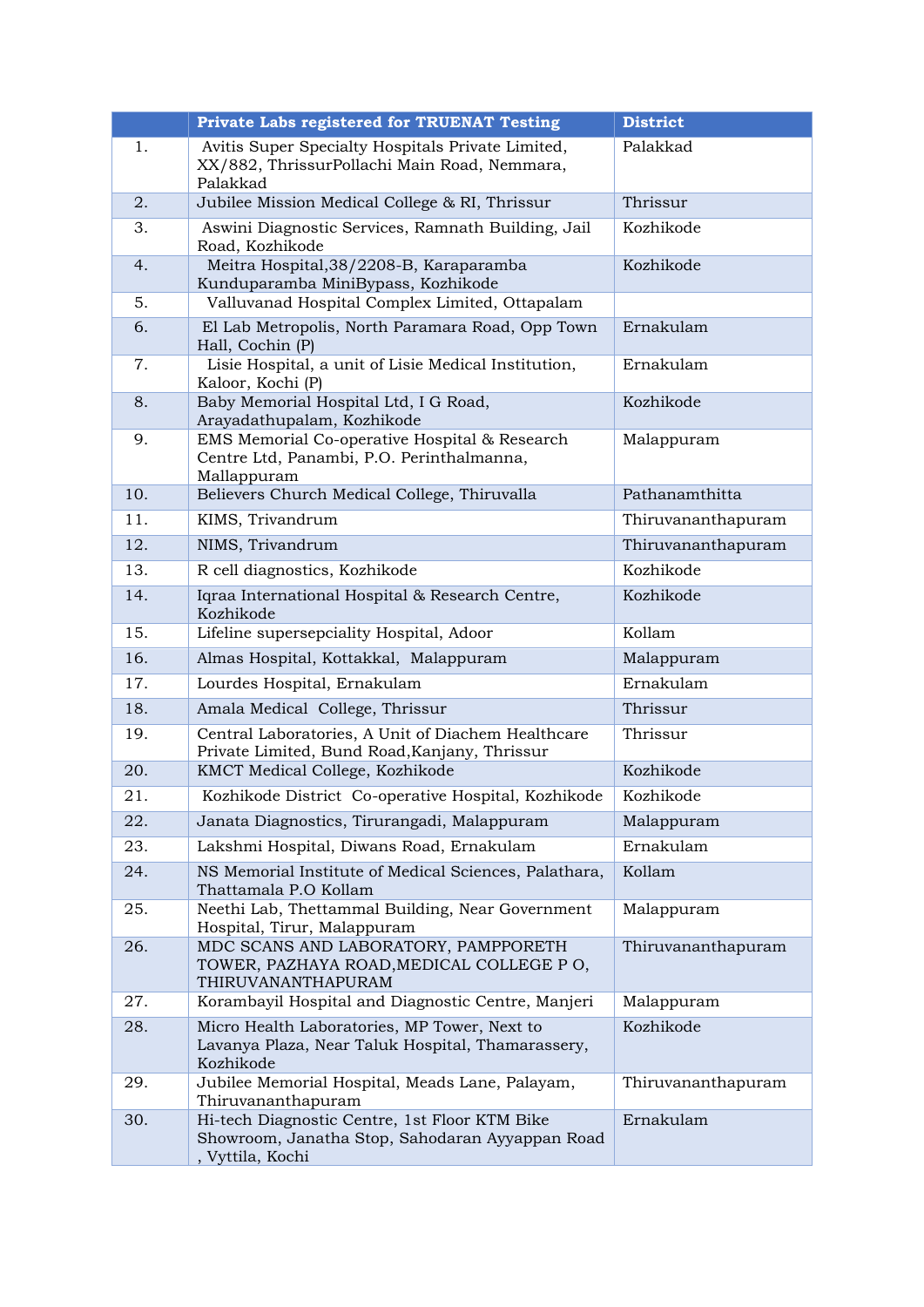| 31. | Daya General Hospital Limited, Shornur Road,<br>Thrissur                                                                                | Thrissur           |
|-----|-----------------------------------------------------------------------------------------------------------------------------------------|--------------------|
| 32. | Jeeva Specialty Lab (A Hi Tech Diagnostic Institute),<br>4th Floor, Academic Block, Jubilee Mission Medical<br>College and RI, Thrissur | Thrissur           |
| 33. | KDC Lab Kanhangad, Mishal Towers, Opp. Little<br>flower G.H.S School, Puthiyakotta, Kanhangad,<br>Kasaragod                             | Kasaragod          |
| 34. | St Gregorios Medical Mission Hospital, Parumala,<br>Pathanamthitta                                                                      | Pathanamthitta     |
| 35. | Western Hospital & Nursing Home, Nadakkavu,<br>Kohikode                                                                                 | Kozhikode          |
| 36. | MOSC Medical College, First Floor, Department of<br>Microbiology, College Block, Medical College Road P.<br>O. Kolenchery, Kochi,       | Ernakulam          |
| 37. | Nirmala Hospital, Dept. of Molecular Biology,<br>Kozhikode (P)                                                                          | Kozhikode          |
| 38. | MBH Hospital LLP, Malappuram                                                                                                            | Malappuram         |
| 39. | Paalana Institute of Medical Sciences, Kannadi PO,<br>Palakkad (P)                                                                      | Palakkad           |
| 40. | Dr. Scan Diagnostic Centre, Opposite Soubhaghya<br>Appartments, Near Arayidathupalam, Mavoor road,<br>Kozhikode (P)                     | Kozhikode          |
| 41. | Ahalia Central Laboratory, A Unit of Ahalia<br>International Foundation, Ahalia Campus,<br>Kozhipara, Palakkad (P)                      | Palakkad           |
| 42. | Gimcare Hospital, A Unit of Genesis Institute of<br>Medical Science Pvt Ltd., Chala bypass, Kannur                                      | Kannur             |
|     | Private Labs registered for XPERT Testing                                                                                               |                    |
|     |                                                                                                                                         |                    |
| 1.  | Amrita Institute of Medical Science, Kochi                                                                                              | Ernakulam          |
| 2.  | Aster Medcity, Aster DM Healthcare Ltd, Kutty Sahib<br>Road, Kothad, Cochin                                                             | Ernakulam          |
| 3.  | NIMS Medicity, Aralumoodu, Neyyattinkara,<br>Thiruvananthapuram                                                                         | Thiruvananthapuram |
| 4.  | Rajagiri Hospital Laboratory Services, Rajagiri<br>Hospital, Chunangamvely, Aluva                                                       | Ernakulam          |
| 5.  | Micro Health LAbs, MPS Tower, Kozhikode                                                                                                 | Kozhikode          |
| 6.  | Believers Church Medical College Laboratory, St<br>Thomas Nagar, Kuttapuzha P.O., Thiruvalla                                            | Pathanamthitta     |
| 7.  | Al Salama Diagnostic Centre, Thalakkadathur, Tirur<br>(P) 161. \$Dept of Lab Medicine,                                                  | Malappuram         |
| 8.  | Lakeshore Hospital & Research Centre Ltd, NH-66,<br>Bypass Ernakulam                                                                    | Ernakulam          |
| 9.  | PRS Hospital Pvt Ltd, Killipalam, Trivandrum                                                                                            | Thiruvananthapuram |
| 10. | Caritas Hospital, Thellakam p o, Kottayam                                                                                               | Kottayam           |
| 11. | Dr. Lal PathLabs Ltd, Opp College Ground, M.G.<br>Road, Ernakulam                                                                       | Ernakulam          |
| 12. | KIMS Hospital, Thiruvananthapuram                                                                                                       | Thiruvananthapuram |
| 13. | ASTER MIMS, Chala East, Kannur                                                                                                          | Kannur             |
| 14. | Metro Scans and Laboratories, Sreekaryam                                                                                                | Thiruvananthapuram |
| 15. | Metro Scans, Sreekaryam, Thiruvananthapuram                                                                                             | Thiruvananthapuram |
| 16. | Caritas, Kotayam                                                                                                                        | Kottayam           |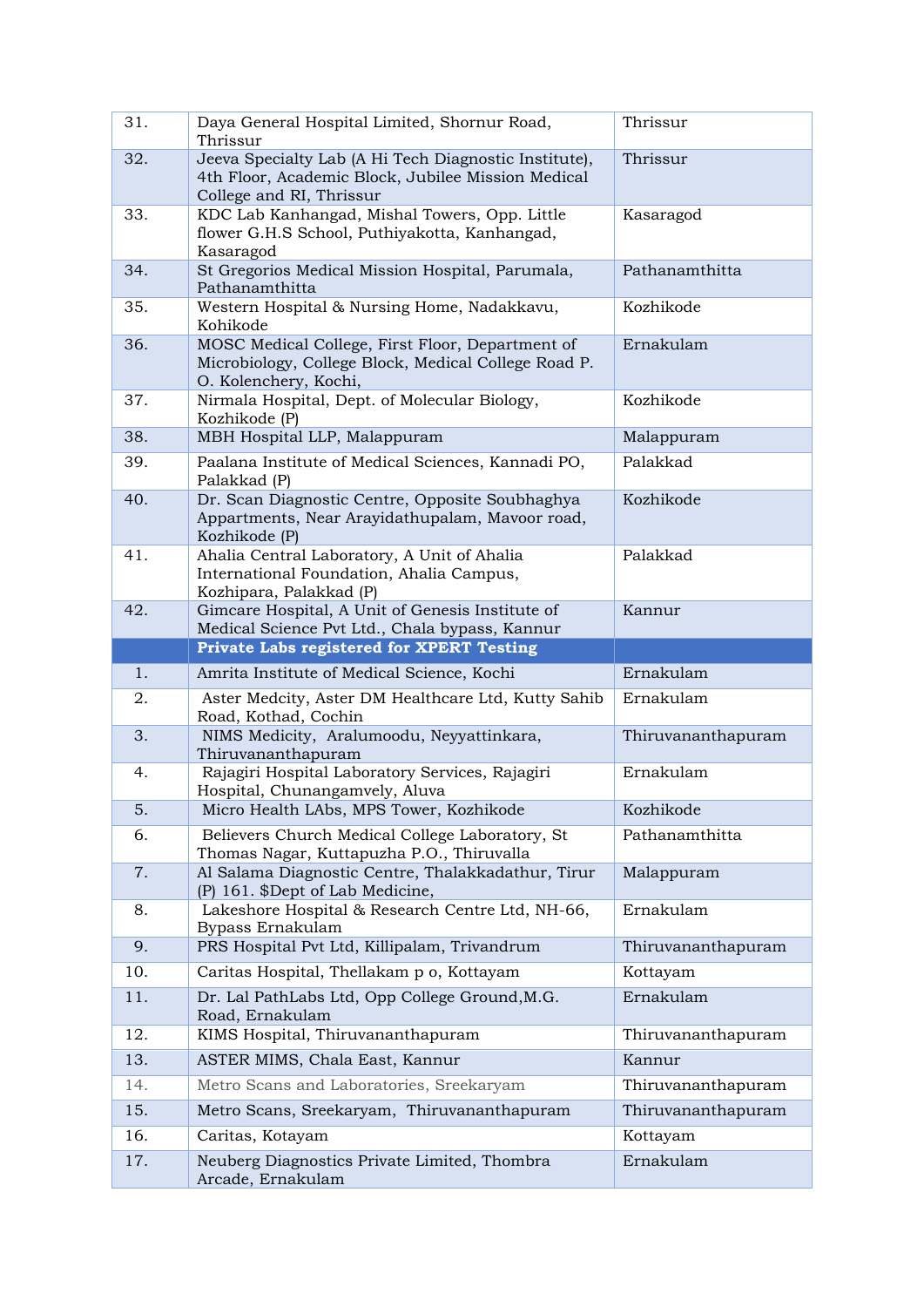| 18.             | PRS Hospital                                                                                                    | Thiruvananthapuram |
|-----------------|-----------------------------------------------------------------------------------------------------------------|--------------------|
|                 | <b>ANTIGEN TESTING LABS IN KERALA</b>                                                                           |                    |
| 1)              | Kinder Womens Hospital and Fertility Centre,<br>Cherthala                                                       | Alappuzha          |
| 2)              | Health Park Medical Centre, Alappuzha                                                                           | Alappuzha          |
| 3)              | Sankar's Healthcare Scans & Diagnostics,<br>Kannampallil Building, Near Medical College,<br>Vandanam, Alappuzha | Alappuzha          |
| 4)              | Providence Hospital, Thumpoly, Alappuzha                                                                        | Alappuzha          |
| 5)              | Metro Diagnostic Centre, AVA Sona Tower, Near<br>General Hospital, Alappuzha                                    | Alappuzha          |
| 6)              | KVM Superspeciality Hospital, Cherthala, Alappuzha                                                              | Alappuzha          |
| 7)              | Aswathy Fully Automated Lab, General Hospital,<br>Alappuzha                                                     | Alappuzha          |
| 8)              | New Microlab Laboratories, Opp Govt Girls H.S,<br>Althara Junction, Chengannur                                  | Alappuzha          |
| 9)              | Doctors Diagnostic Clinic, kumbalath Building,<br>Haripad, Kerala                                               | Alappuzha          |
| 10)             | STM Lab, Vandanam, Alappuzha                                                                                    | Alappuzha          |
| 11)             | HUDA TRUST HOSPITAL, KUMARAPURAM P.O,<br>HARIPAD, Alappuzha                                                     | Alappuzha          |
| 12)             | Sahrudaya Hospital, Thathampally P.O, Alappuzha                                                                 | Alappuzha          |
| 13)             | Ebenezer Hospital, Kayamkulam, Alappuzha                                                                        | Alappuzha          |
| 14)             | Lourdes Matha Hospital, Pacha, Alappuzha                                                                        | Alappuzha          |
| 15)             | Midas Scan and laboratory, General Hospital<br>Junction, Alappuzha                                              | Alappuzha          |
| 16)             | SANKAR'S HEALTHCARE SCANS & DIAGNOSTICS,<br>Sankars Bolla Tower, Near General Hospital,<br>Alappuzha            | Alappuzha          |
| 17)             | Chethana Janakeeya Lab, TDMC P O, Alappuzha                                                                     | Alappuzha          |
| 18)             | Biovision India Specialty Diagnostic Centre,<br>Thazhakkara, Mavelikkara                                        | Alappuzha          |
| 19)             | Mahajubilee Memorial Hospital, Edathua                                                                          | Alappuzha          |
| 20)             | St. Sebastians Visitisation Hospital, Arthunkal,<br>Cherthala                                                   | Alappuzha          |
| (21)            | Sanjivani Multispecialty Hospital, situated in<br>Kollakadavu, Chengannur, Alappuzha                            | Alappuzha          |
| 22)             | Sree Narayana Medical Mission Hospital, Cherthala,<br>Alappuzha                                                 | Alappuzha          |
| 23)             | KERALA DIAGNOSTIC CENTRE, KOSIA BUILDING,<br>OPP: RAIBAN THEATRE, GENERAL HOSPITAL<br>JUNCTION, ALAPPUZHA       | Alappuzha          |
| (24)            | POOCHAKKAL MEDICAL CENTRE, POOCHAKKAL P<br>O, CHERTHALA, ALAPPUZHA                                              | Alappuzha          |
| (25)            | KCM Hospital, LS PO, Nooranad, Alappuzha                                                                        | Alappuzha          |
| 26)             | St Thomas Mission Hospital, Pallickal Po, Kattanam,<br>Alappuzha                                                | Alappuzha          |
| 27)             | ASTER KOCHI                                                                                                     | Ernakulam          |
| 28)             | Lakeshore Hospital, Ernakulam                                                                                   | Ernakulam          |
| 29)             | AIMS Kochi                                                                                                      | Ernakulam          |
| 30 <sub>l</sub> | Rajagiri Hospital Aluva                                                                                         | Ernakulam          |
| 31)             | DDRC, Kochi                                                                                                     | Ernakulam          |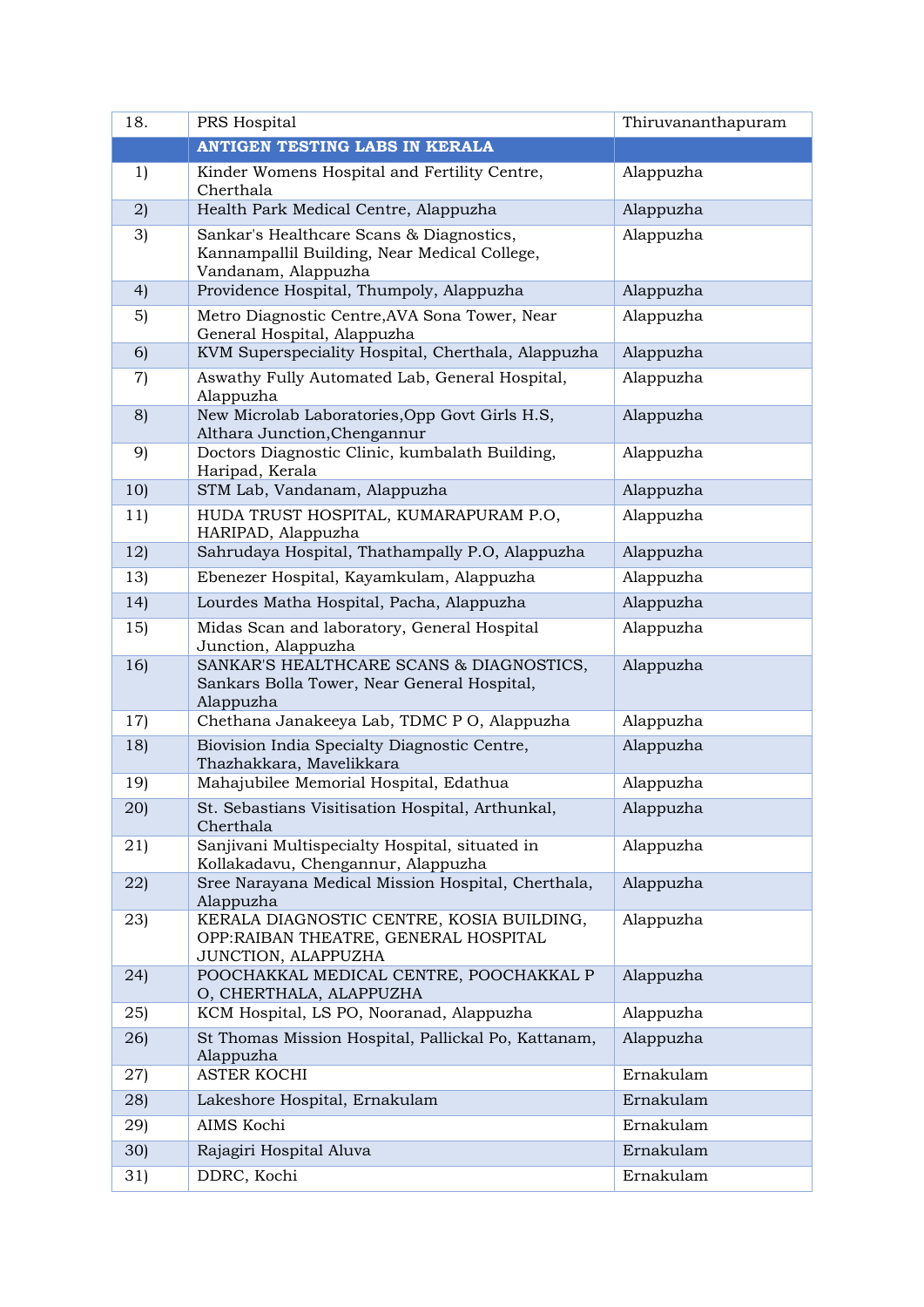| 32) | Vijaya Kumara Menon Hospital, Ernakulam                                                   | Ernakulam |
|-----|-------------------------------------------------------------------------------------------|-----------|
| 33) | Medical Trust Hospital, Ernakulam                                                         | Ernakulam |
| 34) | POLAKULATH NARAYANAN RENAI MEDICITY, Kochi                                                | Ernakulam |
| 35  | CIMAR Cochin Hospitals, Ernakulam                                                         | Ernakulam |
| 36) | SREE SUDHEENDRA MEDICAL MISSION<br><b>ERNAKULAM</b>                                       | Ernakulam |
| 37) | Alpha ENT head&neck Research Institute,<br>Ernakulam                                      | Ernakulam |
| 38) | Mar Baselios Medical Mission Hospital<br>Kothamangalam                                    | Ernakulam |
| 39) | Little Flower Hospital & Research Centre, Angamaly                                        | Ernakulam |
| 40  | St Joseph Hospital, Dharmagiri, Ernakulam                                                 | Ernakulam |
| 41) | Sabine Hospital & Research Centre Pvt Ltd,<br>Pezhakkappilly P.O, Muvattupuzha, Ernakulam | Ernakulam |
| 42) | Microlab Speciality Health Care Services,<br>Kozhenchery                                  | Ernakulam |
| 43) | E.S.I.C. Hospital, Udyogmandal, Ernakulam                                                 | Ernakulam |
| 44) | Samaritan Hospital, Pazhanganad, Ernakulam                                                | Ernakulam |
| 45) | Sanjoe Hospital, A M Road Perumbavoor, Ernakulam<br>District                              | Ernakulam |
| 46) | St Joseph hospital trust, Manjummel, Ernakulam                                            | Ernakulam |
| 47) | Lisie Hospital, Ernakulam                                                                 | Ernakulam |
| 48) | Carmel Hospital, Asokapuram, Aluva                                                        | Ernakulam |
| 49) | P S Mission Hospital Maradu                                                               | Ernakulam |
| 50) | MAGJ, Hospital, Mookkannoor, Angamaly                                                     | Ernakulam |
| 51) | Sunrise Hospital, Seaport-Airport Road, Mavelipuram,<br>Kakkanad                          | Ernakulam |
| 52) | Kinder Multispeciality Hospital, Kochi                                                    | Ernakulam |
| 53) | Indira Gandhi Co-operative Hospital , Kadavanthra,<br>Ernakulam                           | Ernakulam |
| 54) | Nirmala Medical Centre, Muvattupuzha                                                      | Ernakulam |
| 55) | Specialists Hospital, K.C.M Mather road, Ernakulam                                        | Ernakulam |
| 56) | Neuberg Diagnostics, Kaloor, Kochi                                                        | Ernakulam |
| 57) | Vivid Diagnostic Centre, Chalikkavattom, Vytila                                           | Ernakulam |
| 58) | Sree Narayana Institute of medical<br>sciences, Chalakka, Ekm                             | Ernakulam |
| 59) | Hi Tech Diagnostic Centre Palarivattom                                                    | Ernakulam |
| 60) | Devi Hospital Pvt Ltd, North Fort Gate, Tripunithura -<br>682301                          | Ernakulam |
| 61) | Sreekantapuram Hospital, Mavelikkara                                                      | Ernakulam |
| 62) | V S M Hospital, Thattarambalam, Mavelikkara                                               | Ernakulam |
| 63) | M A J Hospital, Edappally, Kochi                                                          | Ernakulam |
| 64) | Don Bosco Hospital, North Paravur, Ernakulam                                              | Ernakulam |
| 65) | MOSC Medical College Hospital, Kolenchery,<br>Ernakulam, Kerala                           | Ernakulam |
| 66) | Doctor's Diagnostic Centre Pvt Ltd, CGN Building,<br>Thripunithura, Ernakulam             | Ernakulam |
| 67) | EI Lab Metropolis, North Square Building, Opp Town<br>Hall, Ernakulam North               | Ernakulam |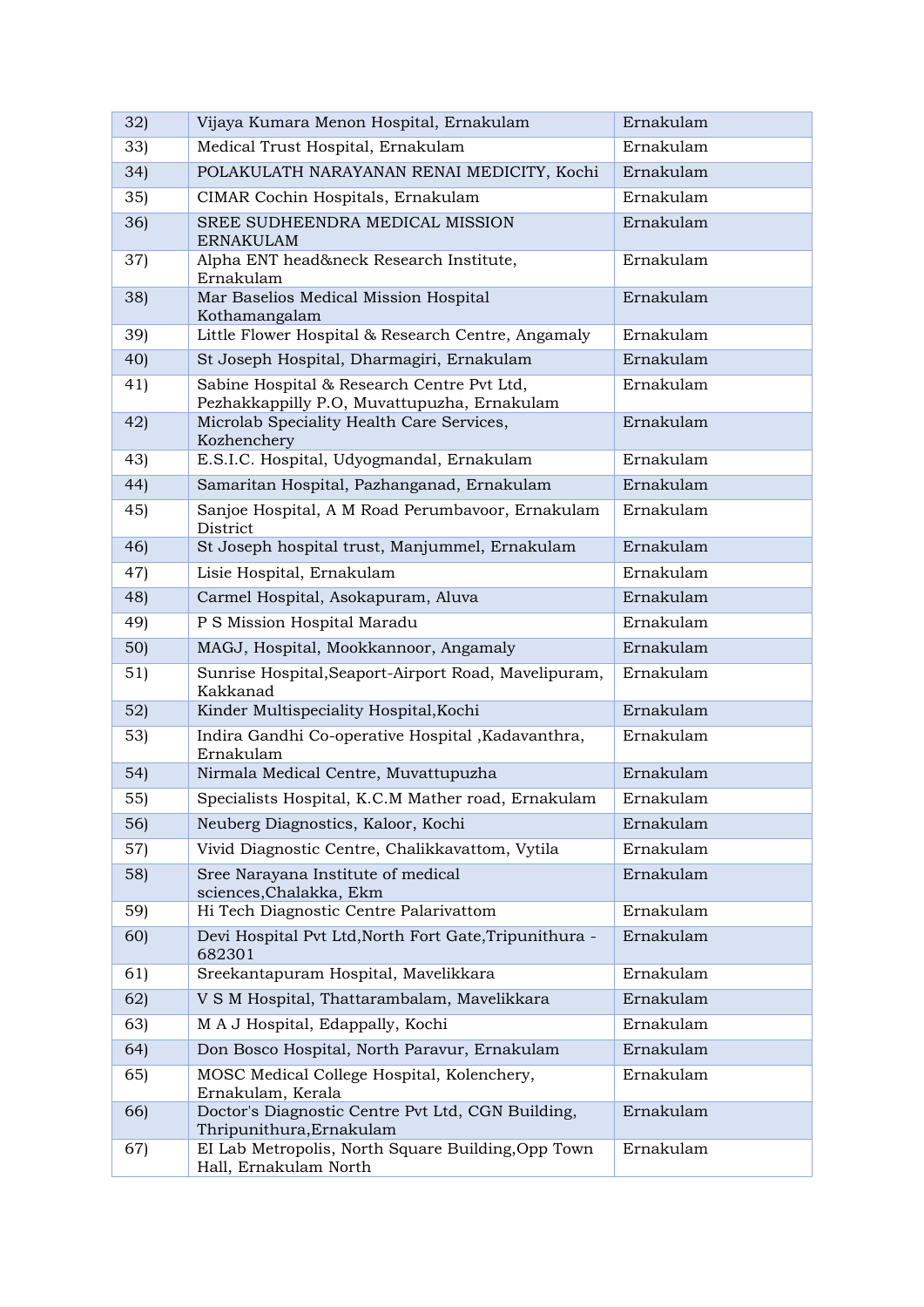| 68)  | Akshaya Hospital, Kaloor, Kadavanthra, Kochi                                                                          | Ernakulam |
|------|-----------------------------------------------------------------------------------------------------------------------|-----------|
| 69)  | AP Varkey Mission Hospital, Thottapady,<br>Arakkunnam, Mulanthuruthy                                                  | Ernakulam |
| 70)  | Ernaklam Medical Centre Hospital (P) Ltd, NH<br>Bypass, Pallarivattom, Cochin                                         | Ernakulam |
| 71)  | Dr. Lal PathLabs Ltd. Opp College Ground M.G. Road<br>Ernakulam Cochin                                                | Ernakulam |
| 72)  | B and B Memorial Hospital, Thrikkakara, Ernakulam                                                                     | Ernakulam |
| 73)  | Gautham Hospital, Panayappilly, Kochi                                                                                 | Ernakulam |
| 74)  | Lakshmi Hospital, Diwans Road, Ernakulam                                                                              | Ernakulam |
| 75)  | Thrikkakara Municipal Cooperative Hospital Society<br>Ltd No.E-993, Kakkanad                                          | Ernakulam |
| 76)  | Medical Trust Hospital, Kuzhuppilly, Ayyampilly,<br>Ernakulam                                                         | Ernakulam |
| 77)  | Karothukuzhi Hospital, Aluva Ernakulam                                                                                | Ernakulam |
| 78)  | KRISHNA HOSPITAL, M G CHITTOOR ROAD,<br><b>COCHIN</b>                                                                 | Ernakulam |
| 79)  | Ernakulam Medical Centre Hospital (P) Ltd,<br>Palarivattom, Kochi                                                     | Ernakulam |
| 80)  | Meditech Diagnostic Centre, Silpa Complex,<br>Muppathadam PO, Aluva                                                   | Ernakulam |
| 81)  | Vimala Hospital, Kanjoor, Ernakulam                                                                                   | Ernakulam |
| 82)  | Muvattupuzha Co-operative Super Speciality Hospital                                                                   | Ernakulam |
| 83)  | Sangeeth Hospital, Mattanchery PO, Ernakulam                                                                          | Ernakulam |
| 84)  | Medivision Scan & Diagnostic Research Centre Pvt<br>Ltd, Ravipuram, Kochi                                             | Ernakulam |
| 85)  | Santhula trust hospital, Vadakara PO,<br>Koothattukulam, Ernakulam                                                    | Ernakulam |
| 86)  | NEDUMCHALIL TRUST HOSPITAL, MARKET P<br>O, MUVATTUPUZHA                                                               | Ernakulam |
| 87)  | DEPARTMENT OF LABORATORY, Shenoys CARE (P)<br>LTD, Near Nippon Toyota, Nettoor, Ernakulam                             | Ernakulam |
| 88)  | Dr KUNHALUS NURSING HOME, T D ROAD,<br><b>ERNAKULAM</b>                                                               | Ernakulam |
| 89)  | Naveen Lab, Near Govt. Hospital, Perumbavoor,<br>Ernakulam                                                            | Ernakulam |
| 90)  | PMM Hospital, Kalady, Kanjoor Road                                                                                    | Ernakulam |
| 91)  | VISHUS HI TECH DIAGNOSTIC CENTRE, Thundathil<br>building, PWD road, SN junction, Nettoor- Madavana<br>road, Ernakulam | Ernakulam |
| 92)  | Welcare Hospital, SA Road, Vytila                                                                                     | Ernakulam |
| 93)  | Devamatha Hospital, Koothattukulam, Ernakulam                                                                         | Ernakulam |
| 94)  | Najath Hospital, Bye Pass Junction, Aluva                                                                             | Ernakulam |
| 95)  | Anwar Memorial Hospital Health Laboratory,<br>Santhosh Lane, Aluva                                                    | Ernakulam |
| 96)  | Apollo Adlux hospital, 35/2, Cable junction,<br>Karukutty post, Angamaly, Ernakulam                                   | Ernakulam |
| 97)  | V.G.Saraf Memorial Hospital Pvt Ltd, 39/4603-A,<br>Sreekandath Road, Ravipuram                                        | Ernakulam |
| 98)  | Holy Family Hospital, Muthalakodam, Idukki                                                                            | Idukki    |
| 99)  | Chazhikattu Hospitals pvt Ltd, IX/139A, River View<br>Road, Thodupuzha, Idukki                                        | Idukki    |
| 100) | St. Marys Health Care Pvt Ltd. Thodupuzha                                                                             | Idukki    |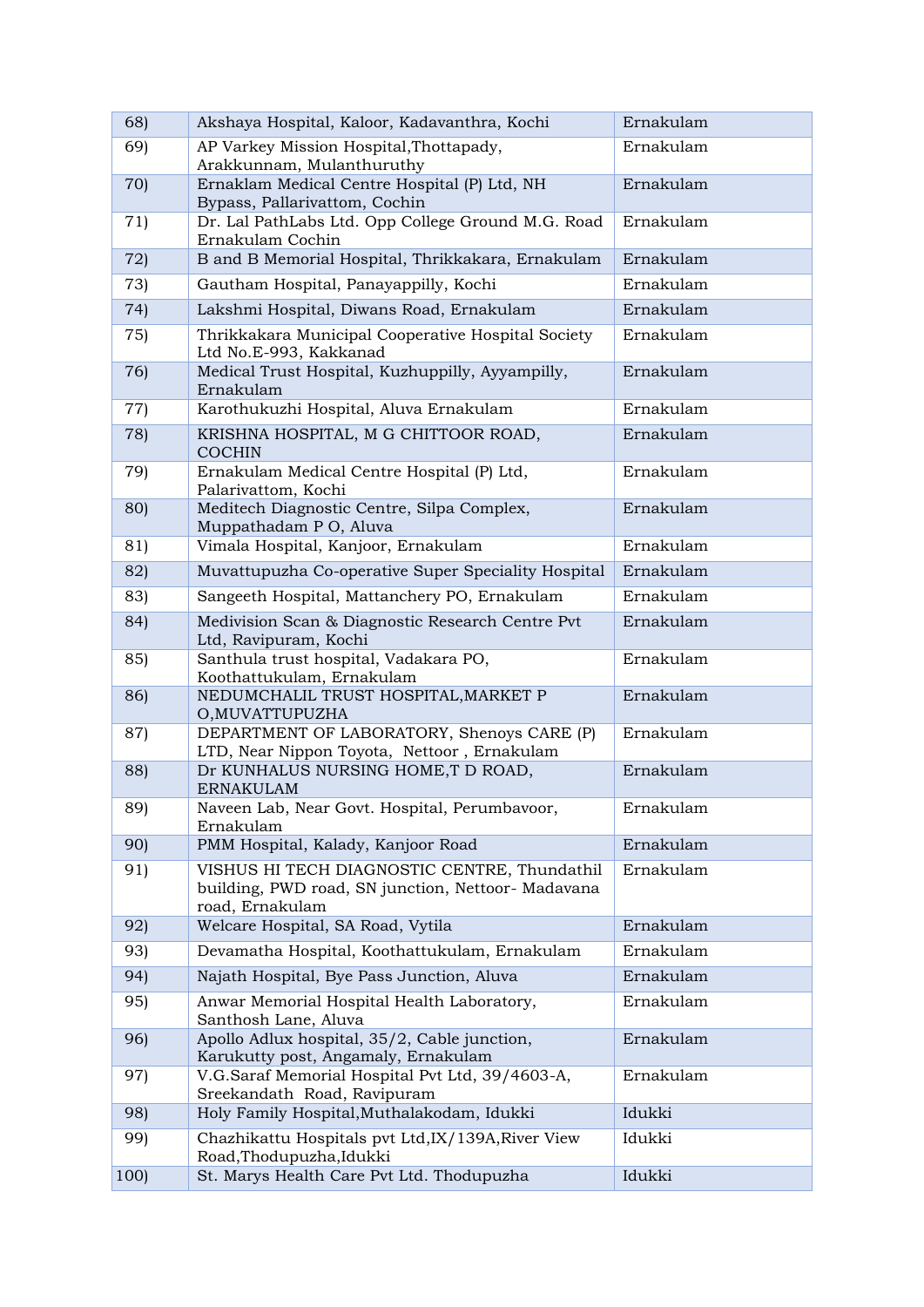| 101) | Idukki District Co Operative Hospital, Thodupuzha                                                  | Idukki |
|------|----------------------------------------------------------------------------------------------------|--------|
| 102  | Al Azhar Medical College & Hospital, Thodupuzha                                                    | Idukki |
| 103) | St. John's Hospital, Kattappana South P.O., Idukki.                                                | Idukki |
| 104) | Alphonsa Hospital, Murickassery, Idukki                                                            | Idukki |
| 105) | Morning Star Medical Centre, Nazareth Hill, Adimaly,<br>Idukki                                     | Idukki |
| 106) | Mundakayam Medical Trust Hospital, Idukki                                                          | Idukki |
| 107) | Karuna Hospital, Thodupuzha, Idukki                                                                | Idukki |
| 108) | SMART MEDIPLUS DIAGNOSTIC CENTRE,<br>Thodupuzha                                                    | Idukki |
| 109) | Medical Trust Hospital, Nedumkandam, Idukki                                                        | Idukki |
| 110) | SMART MEDIPLUS DIAGNOSTIC CENTRE,<br>KALLIKUZHY BUILDING, LIBRARY ROAD, ADIMALY<br>PO <sub>1</sub> | Idukki |
| 111) | Aster MIMS Kannur                                                                                  | Kannur |
| 112) | St. Martin De Porres Hospital, Cherukunnu, Kannur                                                  | Kannur |
| 113) | Superspeciality Lab, Payyoli                                                                       | Kannur |
| 114) | THE LAB, LABORATORY AND SCANNING CENTRE,<br>RAILWAY STATION ROAD, PAZHAYANGADI,<br><b>KANNUR</b>   | Kannur |
| 115  | Indira Gandhi Co-OP Hospital, Manjodi, Thalassery,<br>Kannur                                       | Kannur |
| 116) | DDRC SRL, Puthiyatheru, Kannur                                                                     | Kannur |
| 117) | THE PAYYANUR CO OPERATIVE HOSPITAL<br>SOCIETY LTD, SOUTH BAZAR, PAYYANUR,<br>PAYYANUR PO, KANNUR   | Kannur |
| 118) | LEO CLINICAL DIAGNOSTIC CENTRE LLP, Opp G<br>mall, South Bazar, Kannur                             | Kannur |
| 119) | AKG Memorial Co operative Hospital, Kannur                                                         | Kannur |
| 120) | Gimcare Hospital, Building No: 32/1094/1-8, Chala<br>Bypass, Thottada (PO), Kannur                 | Kannur |
| 121) | Taliparamba Co-operative Hospital Society,<br>Taliparamba                                          | Kannur |
| 122) | Lourde Hospital, Thalliparamba, Kannur                                                             | Kannur |
| 123) | Koyili Hospital, Talap, Kannur                                                                     | Kannur |
| 124) | Dhanalakshmi Hospital Pvt Ltd, Kannothumchal<br>Road, Kannur                                       | Kannur |
| 125) | Amala Multi Specialty Hospital, Keezhur, Iritty,<br>Kannur                                         | Kannur |
| 126) | Specialty Hospital, Thana, Kannur                                                                  | Kannur |
| 127) | Christuraj Hospital, Thokkilangadi, Nirmalgiri,<br>Koothuparamba, Kannur                           | Kannur |
| 128) | Neethi Lab, Thalassery, Kannur                                                                     | Kannur |
| 129) | Josgiri Hospital, Thalassery, Kannur                                                               | Kannur |
| 130) | CnC Hitech Lab, Nr sub registrar office, Eripuram<br>,Payangadi, Kannur                            | Kannur |
| 131) | Saba Hospital, Near Gandhi Park, Payyannur                                                         | Kannur |
| 132) | Tellicherry Co-Operative Hospital, Kannur                                                          | Kannur |
| 133) | Thalassery Mission Hospital Pvt Ltd, Goods Shed<br>Road, Thalassery, Kannur                        | Kannur |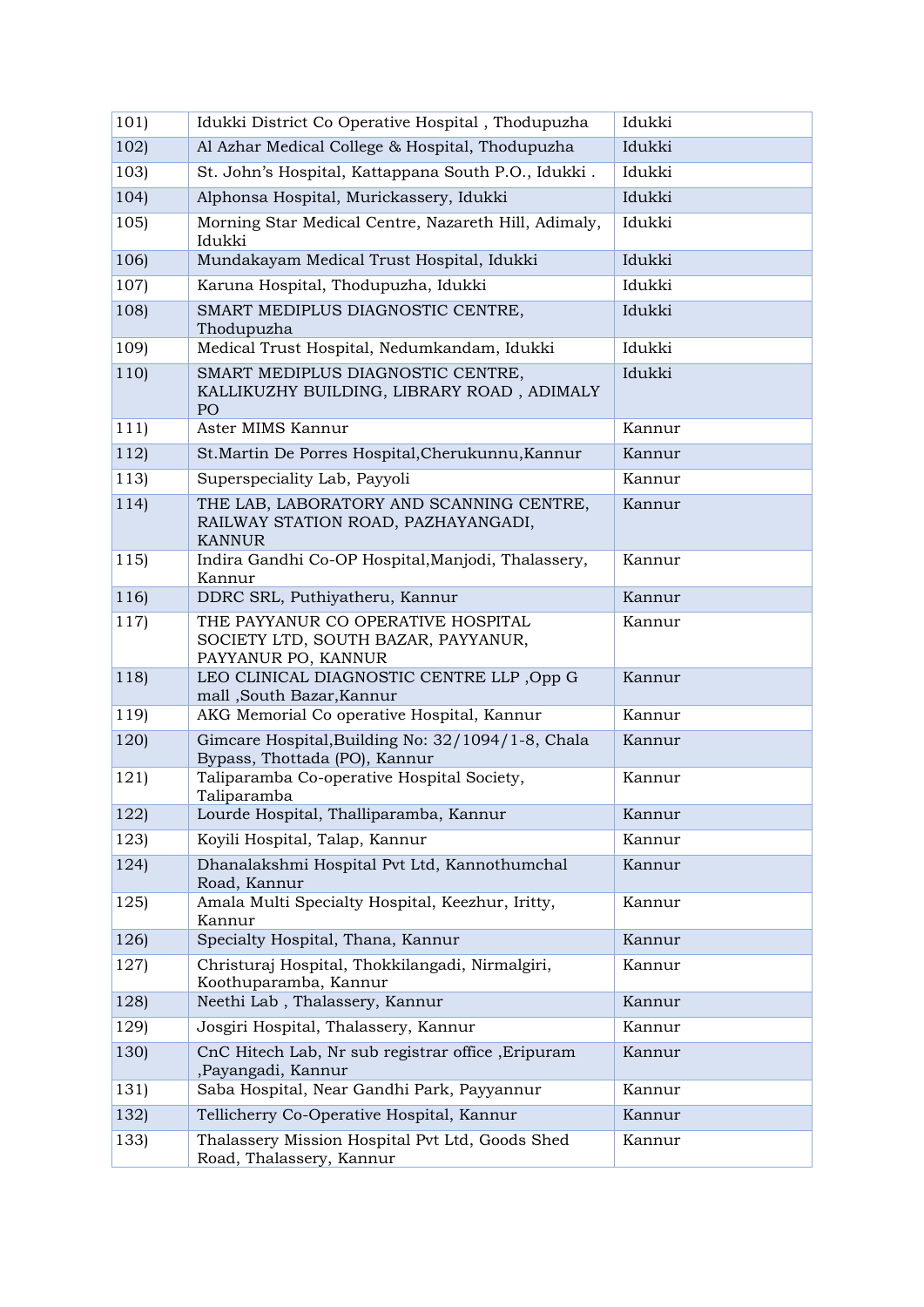| 134) | Sreechand Speciality Hospitals Pvt.Ltd, Near SN<br>Park, Kannur                               | Kannur    |
|------|-----------------------------------------------------------------------------------------------|-----------|
| 135) | THE LAB, Green Valley, Kambil, Kannur, Kerala                                                 | Kannur    |
| 136) | St Sebastian's Hospital. Kakkayamchal, Cherupuzha,<br>Kannur                                  | Kannur    |
| 137) | KDC LAB, Opp. Little Flower School,<br>Puthiyakotta, Kanhnangad, Kasargode                    | Kasaragod |
| 138) | DDRC SRL, Opposite to Malabar Gold & Padma<br>Clinic, Kanhangad, Kasaragod                    | Kasaragod |
| 139) | City Institute of Medical Sciences Kerala Pvt. Ltd-<br>Sunrise Hospital, Kanhangad, Kasaragod | Kasaragod |
| 140) | Kasargod Institute of Medical Science, Ashwini Nagar,<br>Kasargod                             | Kasaragod |
| 141) | Carewell Hospital & Research Centre, Nullipady,<br>Kasaragod                                  | Kasaragod |
| 142) | DDC LAB, TIGER HILLS, PULIKKUNNU ROAD,<br>KASARAGOD                                           | Kasaragod |
| 143) | Janardan Hospital, Bank Road, Kasaragod                                                       | Kasaragod |
| 144) | INDIAN DIAGNOSTIC LABORATORY(IDL),<br>KOTTACHERRY, KANHANGAD                                  | Kasaragod |
| 145) | Neethi Lab, Kasargode, Bank Road Kasargode                                                    | Kasaragod |
| 146) | Neethi Lab, Near Regal Tourist Home, Railway<br>Station Road, Kanhangad                       | Kasaragod |
| 147) | Malik Deeanar Charitable Hospital, Thalangara,<br>Kasaragod                                   | Kasaragod |
| 148) | EK Nayanar Memorial, Co Operative Hospital,<br>Chengala, Kasargod                             | Kasaragod |
| 149) | UNITED MEDICAL CENTER, KOTEKANI ROAD,<br>KASARAGOD                                            | Kasaragod |
| 150) | G K CLINICAL LABORATORY, MADHAVA PAI<br>BUILDING, BADIADKA ROAD, KUMBALA,<br>KASARAGOD        | Kasaragod |
| 151) | Devi Clinical Laboratory, Kollam                                                              | Kollam    |
| 152) | Travancore Medicity Medical College, Kollam                                                   | Kollam    |
| 153) | Holy cross Hospital, Kottiyam                                                                 | Kollam    |
| 154) | Meditrina hospital laboratory, Ayathil, Kollam,                                               | Kollam    |
| 155  | Matha Medical Centre, Mathilil Kollam                                                         | Kollam    |
| 156) | DDRC SRL Diagnostics Pvt Ltd, Chinnakkada,<br>Kollam.                                         | Kollam    |
| 157) | Dr Nair's Hospital, Kollam                                                                    | Kollam    |
| 158) | NS Memorial Institute of Medical Sciences, Palathara,<br>Kollam                               | Kollam    |
| 159) | DDRC SRL Diagnostics Pvt. Ltd., City Tower,<br>Kottarakkara, Kollam                           | Kollam    |
| 160) | KIMS Kollam Multispecialty Hospital India Pvt. Ltd.                                           | Kollam    |
| 161) | Padmavathy Medical<br>Foundation, Manakkara, Sasthamcotta P.O. Kollam                         | Kollam    |
| 162) | St Josephs Mission Hospital Anchal Kollam                                                     | Kollam    |
| 163) | UPASANA HOSPITAL, Q S Road Kollam                                                             | Kollam    |
| 164) | BIOVISION CLINICAL LAB, NEAR SBI, MC ROAD,<br>VALAKOM, KOTTARAKKARA                           | Kollam    |
| 165) | Quality Care Diagnostic Centre, Town Plaza,<br>Pulamon, Kottarakkara                          | Kollam    |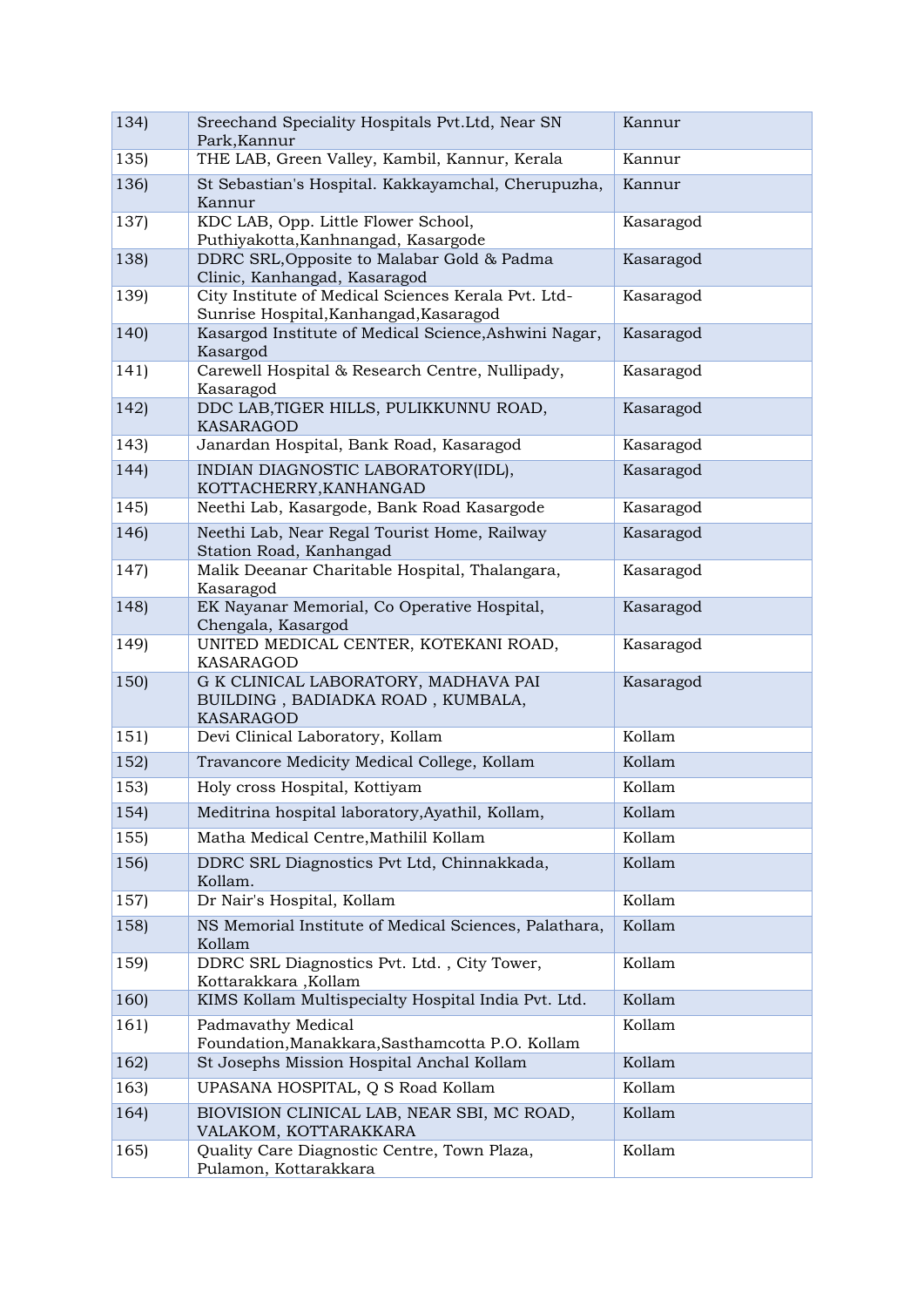| 166) | VIJAYA HOSPITAL, PULAMON P O, KOTTARAKKARA                                                        | Kollam   |
|------|---------------------------------------------------------------------------------------------------|----------|
| 167) | Bishop benziger Hospital, Beach Road, Kollam                                                      | Kollam   |
| 168) | Poyanil Hospital Punalur                                                                          | Kollam   |
| 169) | Pazhaveedu Medical Care Specialty Hospital,<br>Pulamon PO, Kottarakkara                           | Kollam   |
| 170) | DDRC SRL Diagnostic Services Pvt Ltd, Sri sri<br>building, Parippally, Kollam                     | Kollam   |
| 171) | Azeezia Medical College Hospital, Meeyannoor                                                      | Kollam   |
| 172) | Bharath Hospital, Kottayam                                                                        | Kottayam |
| 173) | St. Thomas Hospital, Chethipuzha, Changanassery                                                   | Kottayam |
| 174) | DDRC SRL Diagnostics Private Limited, Gandhi<br>Nagar, Kottayam                                   | Kottayam |
| 175) | HOLY GHOST MISSION HOSPITAL, KOTTAYAM                                                             | Kottayam |
| 176) | Marian Medical Centre, Arunapuram P.O, Pala                                                       | Kottayam |
| 177) | MERCY HOSPITAL POTHY, Thalayolaparambu                                                            | Kottayam |
| 178) | Marsleeva Medicity Palai                                                                          | Kottayam |
| 179) | SH Medical Centre, Nagampadom, Kottayam                                                           | Kottayam |
| 180) | Little Lourdes Mission Hospital Kidangoor Kottayam                                                | Kottayam |
| 181) | Indo American Hospital, Kottayam.                                                                 | Kottayam |
| 182) | Aravinda Hospitals, Ponkunnam, Kottayam                                                           | Kottayam |
| 183) | KIMS BELLEROSE INSTITUTE OF MEDICAL<br>SCIENCES, Thoothooty Junction, Kudamaloor P.O,<br>Kottayam | Kottayam |
| 184) | Carmel Medical Centre, Kizhathadiyoor, PO Pala,<br>Kottayam                                       | Kottayam |
| 185) | IHM Hospital, Bharananganam, Kottayam                                                             | Kottayam |
| 186) | Velankanni Matha Private Hospitals Pvt Ltd,<br>Thellakom, Kottayam                                | Kottayam |
| 187) | Indo American Hospital West Gate, Vaikom Kottayam                                                 | Kottayam |
| 188) | Mary Queens Mission Hospital, Kanjirappally,<br>Kottayam                                          | Kottayam |
| 189) | M U M Hospital Monipally, Kottayam                                                                | Kottavam |
| 190) | St. Vincent Hospital, Kuravilangadu                                                               | Kottayam |
| 191) | Caritas Hospital, Thellakom, Kottayam                                                             | Kottayam |
| 192) | Mitera Hospitals Pvt Ltd, Thellakom. PO, Kottayam                                                 | Kottayam |
| 193) | PMC Hospital, Erattupetta, Kottayam                                                               | Kottayam |
| 194) | Base Hospital, Manarcadu, Kottayam                                                                | Kottayam |
| 195) | Paret Mar Ivanios Hospital, Puthuppally Kottayam                                                  | Kottayam |
| 196) | Mar Kavukatt Memorial<br>Hospital, Pravithanam, Kottayam                                          | Kottayam |
| 197) | Cherupushpam Trust Hospital, Pala, Kottayam                                                       | Kottayam |
| 198) | DSH Hospital, Kalatipady, Kottayam                                                                | Kottayam |
| 199) | Assissi Hospital, Mukkoottuthura, Erumeli,<br>Kottayam                                            | Kottayam |
| 200) | Rani Hospital, Kanjirappally, Kottayam                                                            | Kottayam |
| 201) | Dianova Laboratories, Gandhi Nagar, Kottayam                                                      | Kottayam |
| 202) | Mannam Memorial NSS Medical Mission Hospital,<br>Karukachal, Kottayam                             | Kottayam |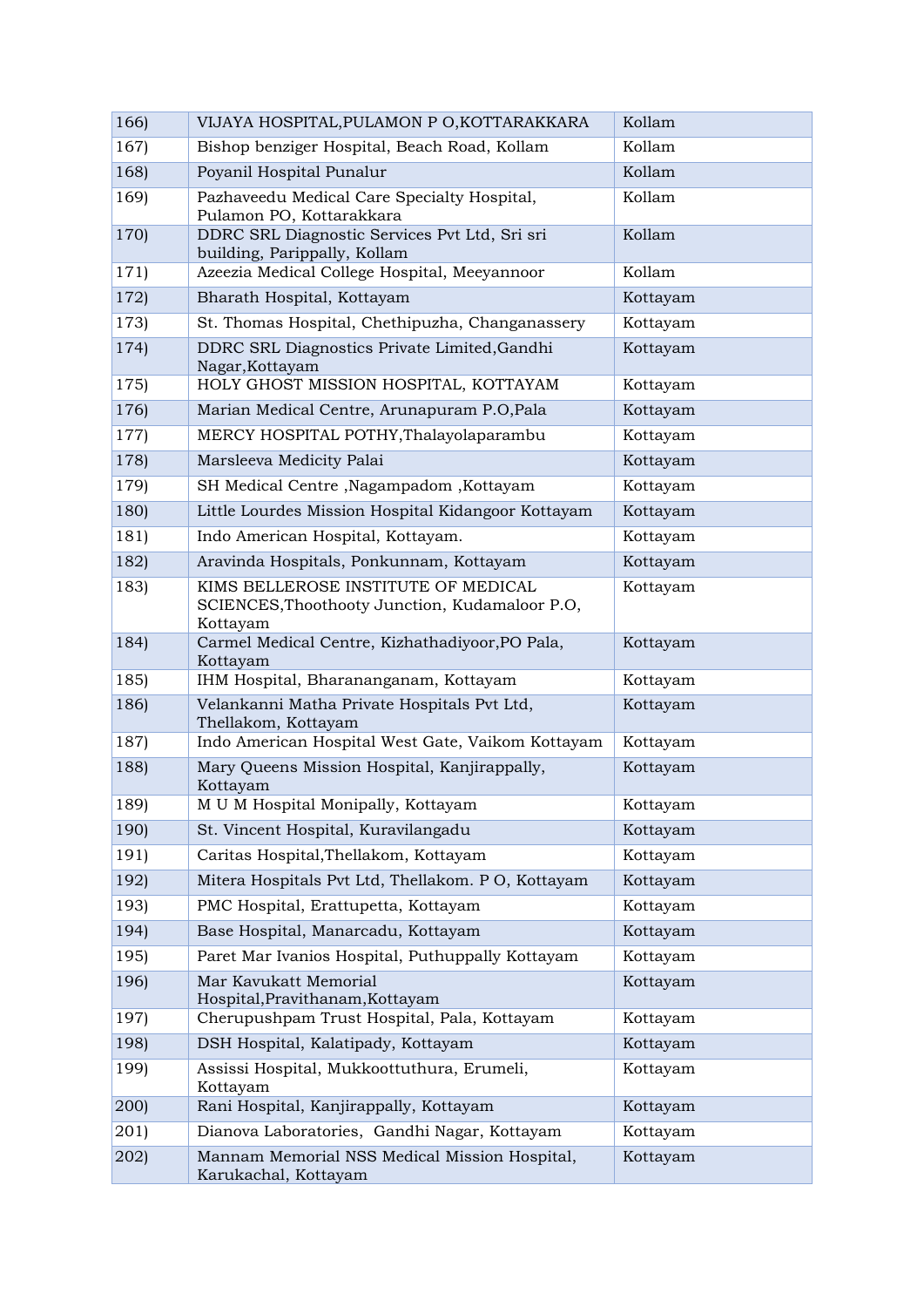| 203)          | Alphonsa Eye Hospital, Pala                                                                         | Kottayam  |
|---------------|-----------------------------------------------------------------------------------------------------|-----------|
| 204)          | Kadampuzha Hospital, Kanjirappally                                                                  | Kottayam  |
| 205           | Udayagiri Multispecialty Hospital, Perunna,<br>Changanassery                                        | Kottayam  |
| (206)         | Vaikom Sathyagraha Memorial hospital, Kottayam                                                      | Kottayam  |
| 207)          | NSS Medical Mission Hospital, Perunna,<br>Changanacherry, Kottayam                                  | Kottayam  |
| 208)          | Meitra Hospital, Kozhikode                                                                          | Kozhikode |
| 209)          | Baby memorial hospital, Kozhikode                                                                   | Kozhikode |
| (210)         | IQRAA, Kozhikode                                                                                    | Kozhikode |
| (211)         | Malabar multispeciality centre, Eranhipalam                                                         | Kozhikode |
| $ 212\rangle$ | Nirmala Hospital, Calicut                                                                           | Kozhikode |
| 213)          | Starcare Hospital, Kozhikode                                                                        | Kozhikode |
| (214)         | Dharmagiri St.Joseph Hospital, Mukkam                                                               | Kozhikode |
| 215)          | <b>ASTER MIMS Kozhikode</b>                                                                         | Kozhikode |
| (216)         | Saroj Diagnostic Laboratory, Malaparamba,<br>Kozhikode                                              | Kozhikode |
| (217)         | IQRAA Community hospital thottilpalam, Kozhikode                                                    | Kozhikode |
| (218)         | MicroHealth Laboratories, Arayidathupalam,<br>Kozhikode                                             | Kozhikode |
| (219)         | Santhi Hospital, Omassery, Kozhikode                                                                | Kozhikode |
| 220)          | Chest Hospital, Pavamani Road, Kozhikode                                                            | Kozhikode |
| 221)          | KMCT Medical College Hospital, Manassery(P)<br>Mukkam(Via)                                          | Kozhikode |
| 222)          | AZA DIAGNOSTIC CENTRE                                                                               | Kozhikode |
| 223)          | Malabar Medical College & Research Centre,<br>Kozhikode                                             | Kozhikode |
| 224           | Asten Specialty Orthopaedic Hospital,<br>Pantheerankavu, Kozhikode                                  | Kozhikode |
| 225)          | Koduvally Institute of Medical Science, Pvt, Ltd                                                    | Kozhikode |
| 226)          | EMS Co-op hospital, Mukkam                                                                          | Kozhikode |
| 227)          | Aliya Diagnostic and Research Centre, Medical<br>College, Kozhikode                                 | Kozhikode |
| 228)          | Asha Hospital, Vadakara, Kozhikode                                                                  | Kozhikode |
| 229)          | DDRC SRL Diagnostics Pvt Ltd, Sana Tower, Devagiri<br>College Road, Medical College PO. Calict      | Kozhikode |
| (230)         | Cradle Calicut , Maternity Care Pvt Limited, Calicut                                                | Kozhikode |
| 231)          | MVR Cancer Centre & Research Institute, Calicut                                                     | Kozhikode |
| 232)          | RED CRESCENT HOSPITAL, Feroke                                                                       | Kozhikode |
| 233)          | R Cell Diagnostics, Arayidathupalam, Kozhikode                                                      | Kozhikode |
| (234)         | Metromed International Cardiac Centre, Thondayad<br>Bypass Road, G A College P O, Kozhikode, Kerala | Kozhikode |
| 235           | KARUNYA HEALTH CARE, Jafar Khan Colony road<br>,Calicut -6                                          | Kozhikode |
| (236)         | Ceeyam Hospital, VO Road, Vatakara                                                                  | Kozhikode |
| 237)          | Care Reference Laboratories., Velliparamba Calicut                                                  | Kozhikode |
| (238)         | Lisa Hospital, Thiruvampadi, Kozhikode                                                              | Kozhikode |
| 239)          | EMS Memorial Co-operative Hospital , Perambra,<br>Kozhikode                                         | Kozhikode |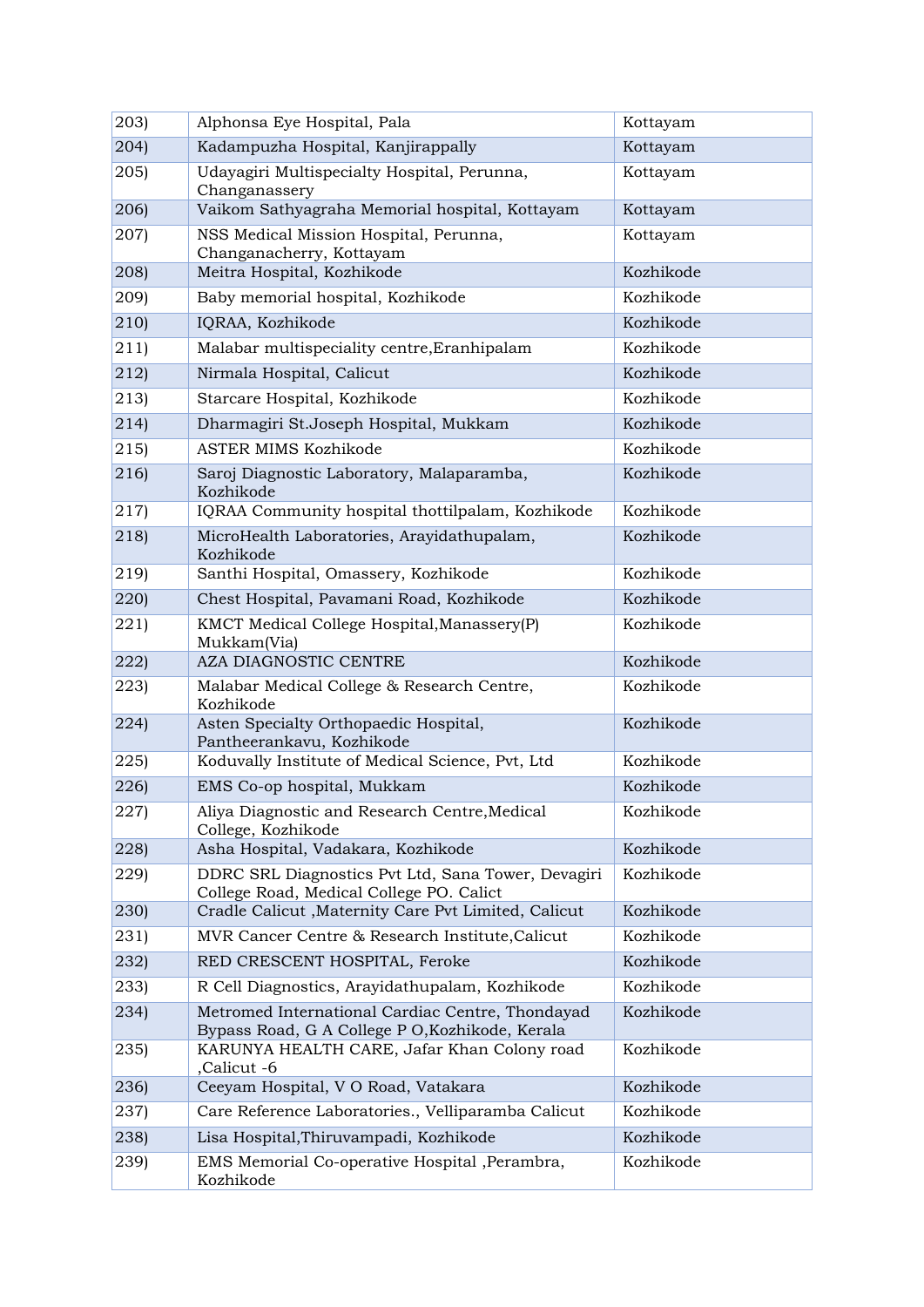| 240)           | IQRAA Community Clinic, Kallai, Calicut                                                                                       | Kozhikode                |
|----------------|-------------------------------------------------------------------------------------------------------------------------------|--------------------------|
| (241)          | ASWINI DIAGNOSTIC SERVICES,<br>Chinthavalappu, KOZHIKODE                                                                      | Kozhikode                |
| (242)          | Fathima Hospital, Bank Road, Calicut                                                                                          | Kozhikode                |
| 243)           | R.M. HOSPITAL, BEYPORE, CALICUT                                                                                               | Kozhikode                |
| (244)          | Doctors Lab, Payyoli, Kozhikode                                                                                               | Kozhikode                |
| 245)           | Amana Hospital, Adukath PO, Kozhikode                                                                                         | Kozhikode                |
| (246)          | Vadakara Co operative Hospital, Kozhikode                                                                                     | Kozhikode                |
| (247)          | Amal Hospitals and Research Center, Perumalpuram<br>,Thikoti, Kozhikode                                                       | Kozhikode                |
| (248)          | Dr.Scan Diagnostic Centre, A Unit of<br>Sreekumar&Abilash Healthcare Pvt Ltd, Near<br>Arayedathupalam, Mavoor Road, Kozhikode | Kozhikode                |
| (249)          | Micro Health Laboratories, MP Tower, Next to<br>Lavanya Plaza, Near Taluk Hospital, Thamarassery,<br>Kozhikode                | Kozhikode                |
| (250)          | Micro Diagnostics, Opp: City Medicals, Near Old Bus<br>Stand, Kuttiadi, Kozhikode                                             | Kozhikode                |
| (251)          | DOCTORS SPECIALTY LAB, Near Govt Taluk<br>Hospital, Ballusery Mukku, Vattoli Bazar                                            | Kozhikode                |
| 252            | TMH Hospital, Kottakadavu, Kadalundi, Kozhikode                                                                               | Kozhikode                |
| 253)           | MAK Hospitals Pvt Ltd, Cheruvannur, Feroke-Post,<br>Kozhikode                                                                 | Kozhikode                |
| 254            | DOCTORS LAB, Near CHC Meladi, Perumal Puram,<br>Thikkoti PO, KOZHIKODE                                                        | Kozhikode                |
| 255            | Dharu Shifa, Kallampara, Perumugham P O, Feroke,<br>Kozhikode                                                                 | Kozhikode                |
|                |                                                                                                                               |                          |
| 256            | KIMS AL SHIFA, MALAPPURAM                                                                                                     | Malappuram               |
| 257)           | Edappal Hospitals, Malappuram                                                                                                 | Malappuram               |
| (258)          | IQRAA Community Hospital Vazhakkad, Malappuram                                                                                | Malappuram               |
| 259)           | IBNU SEENA MEDICAL CENTRE, Manjeri                                                                                            | Malappuram               |
| (260)          | Aster MIMS - Kottakkal, Malappuram                                                                                            | Malappuram               |
| 261)           | sukapuram Hospital, Edappal, Malappuram                                                                                       | Malappuram               |
| 262)           | Nadakkavil Hospital, Perinthalmanna<br>Road, Valanchery, Malappuram                                                           | Malappuram               |
| 263)           | Nizar Hospital Pattambi Road Valanchery<br>Malappuram                                                                         | Malappuram               |
| (264)          | Korambayil Hospital and Diagnostic Centre Pvt Ltd,<br>Manjeri                                                                 | Malappuram               |
| 265)           | AL Salama Diagnostic Centre, Tirur                                                                                            | Malappuram               |
| 266)           | S.H.Hospital, Manimooly P.O, Nilambur<br>Via, Malappuram                                                                      | Malappuram               |
| 267)           | Al Madeena Institute of Medical Science Pvt Ltd.<br>ALMAS Hospital, Kottakkal, Malappuram                                     | Malappuram               |
| 268)           | Alba Specialty Laboratory, Perinthalmanna Road,<br>Valanchery                                                                 | Malappuram               |
| 269)           | Neethi Lab, Tirur, Near Govt Hospital, Thettammal<br>Building, Tirur                                                          | Malappuram               |
| 270)           | Moulana Hospital, Perinthalmanna, Malappuram                                                                                  | Malappuram               |
| (271)<br>(272) | NIMS Hospital, Wandoor, Malappuram<br>Sreevalsam Institute of Medical Sciences, Kololambu                                     | Malappuram<br>Malappuram |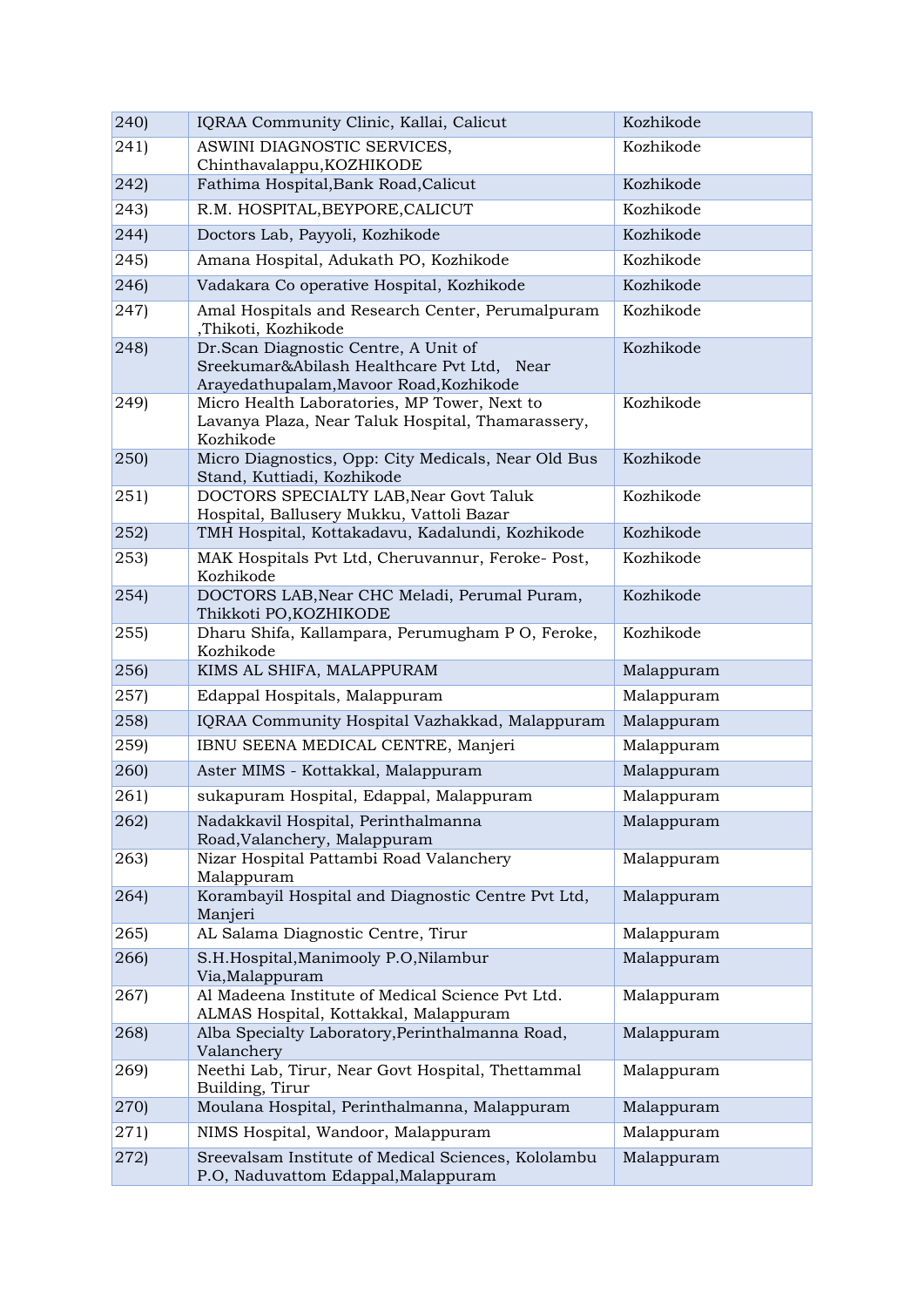| (273) | M K H Hospital, Thirurangadi, Malappuram                                                                   | Malappuram |
|-------|------------------------------------------------------------------------------------------------------------|------------|
| (274) | Maanu Memorial Hospital, Melakkam, Manjeri,<br>Malappuram                                                  | Malappuram |
| 275)  | Tirurangadi Medical Laboratory (A unit of Janatha<br>Diagnostics), Chemmad, P.O Tirurangadi,<br>Malappuram | Malappuram |
| 276)  | SUTHARYA HEALTHCARE AND DIAGNOSTICS,<br>GOVINDAM ARCADE, MUTTUNGAL JUNCTION,<br>PERINTHALMANNA, MALAPPURAM | Malappuram |
| 277)  | Ramdas Clinic and Nursing Home, Perinthalmanna,<br>Malappuram                                              | Malappuram |
| 278)  | Mother Hospital, Areekode, Malappuram                                                                      | Malappuram |
| 279)  | MBH Hospital LLP, Down Hill Post, Malappuram                                                               | Malappuram |
| 280)  | Mumtaz clinic and maternity home, Pattambi<br>road, Perintalmanna                                          | Malappuram |
| 281)  | Mooniyoor Nursing Home, Alinchuvadu, Mooniyoor P<br>O,Malappuram                                           | Malappuram |
| 282)  | BM hospital Nilambur, Vk road , Nilambur,<br>Malappuram                                                    | Malappuram |
| 283)  | Malabar Hospital (P) Ltd, Manjeri, Malappuram                                                              | Malappuram |
| 284)  | EMS Memorial Co-operative Hospital & Research<br>Centre Ltd, Panambi, P.O. Perinthalmanna,<br>Mallappuram  | Malappuram |
| 285)  | DOCTORS SPECIALITY LABORATORY, OP GOVT<br>HOSPITAL, TIRUR. MALAPPURAM                                      | Malappuram |
| 286)  | Al Abeer Hospital, Kizhisseri, Kuzhimana,<br>Malappuram                                                    | Malappuram |
| 287)  | Daru Sifa Hospital, Kunnumpuram, Malappuram                                                                | Malappuram |
| 288)  | SUDHARMA SPECIALTY LABORATORY, NMS Tower<br>,Calicut Road, Valanchery                                      | Malappuram |
| 289)  | DMS HOSPITAL LLP, DOOR NO: 11/36-52,4 H<br>AVENUE, NH MELECHELARI, THENHIPALAM PO                          | Malappuram |
| 290)  | ARMC AEGIS Hospital, Bypass road,<br>Perinthalmanna, Malappuram                                            | Malappuram |
| 291)  | Valluvanad Hospital Complex<br>Limited, Kanniyampuram(PO) Ottapalam, Palakkad                              | Palakkad   |
| (292) | Paalana Institute of Medical Sciences, unit of<br>Malabar Medical Mission Trust, Kannadi. po,<br>Palakkad, | Palakkad   |
| 293)  | New Alma Hospital, Mannarkad, Palakkad                                                                     | Palakkad   |
| 294)  | P.K.Das Institute of Medical Sciences, Vaniamkulam,<br>Palakkad                                            | Palakkad   |
| 295)  | Sevana Hospital & Research Centre Pvt.<br>LTD, Kalladipatta (PO), Pattambi                                 | Palakkad   |
| 296)  | Ahalia Diabetes Hospital, Kozhippara, Palakkad                                                             | Palakkad   |
| 297)  | Palakkad District Co-operative hospital and Research<br>centre Limited, Palakkad                           | Palakkad   |
| 298)  | MODERN HOSPITAL, Guruvayur Road Koottanad,<br>Palakkad                                                     | Palakkad   |
| 299)  | Thangam Hospital of PMRC, Chandanamkurissi, West<br>Yakkara, Palakkad                                      | Palakkad   |
| 300)  | Avitis Hospital-Palakkad Town, 41/1027-1028,<br>Brindavan Street, Near Town Hall, Palakkad                 | Palakkad   |
| 301)  | LAKSHMI HOSPITAL, CHITTUR ROAD, PALAKKAD                                                                   | Palakkad   |
| 302   | Athani Hospital Lab, Nattukkal p o, Palakkad                                                               | Palakkad   |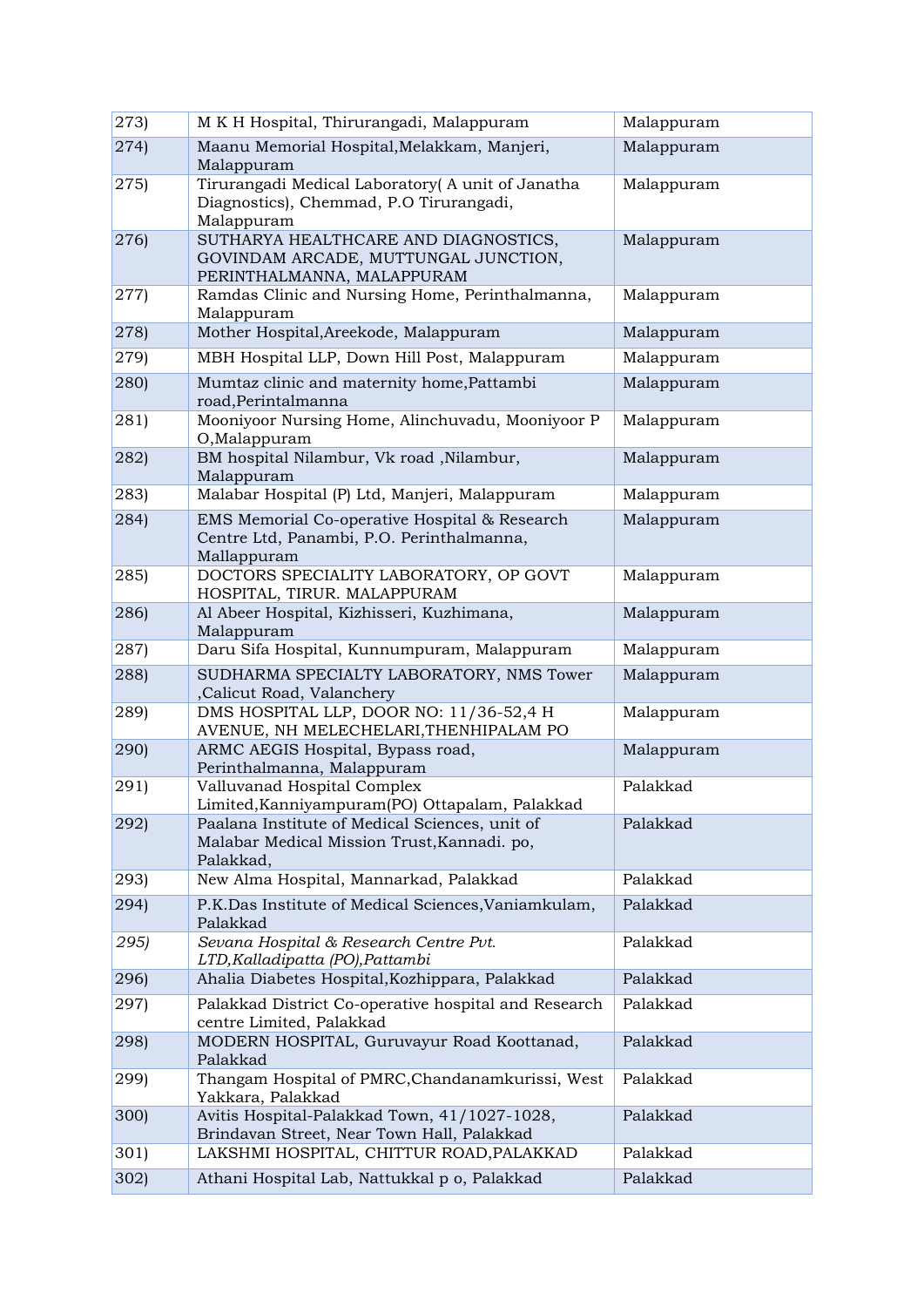| 303) | Nila Hospital, Pattambi, Palakkad                                                            | Palakkad           |
|------|----------------------------------------------------------------------------------------------|--------------------|
| 304) | MOTHER CARE AND HEALTH CENTRE (P)<br>LTD, Vattambalam, Kumaramputhur, Mannarkad,<br>Palakkad | Palakkad           |
| 305  | SUTHARYA HEALTHCARE DIAGNOSTICS and<br>Sudharma Specialty Laboratory, Ottapalam              | Palakkad           |
| 306  | Crescent Hospital, Court Road, Alathur PO.,<br>Palakkad                                      | Palakkad           |
| 307) | Believers Church Medical Colege, Thiruvalla                                                  | Pathanamthitta     |
| 308) | St Gregorius Medical Mission Hospital, Thiruvalla                                            | Pathanamthitta     |
| 309) | Christian Mission Hospital, Pandalam,<br>Pathanamthitta                                      | Pathanamthitta     |
| 310) | Muthoot Health Care Pvt Ltd, Kozhencherry                                                    | Pathanamthitta     |
| 311) | Holy cross Hospital, Adoor, Pathanamthitta                                                   | Pathanamthitta     |
| 312  | Lifeline Super Speciality Hospital, Adoor,<br>Pathanamthitta                                 | Pathanamthitta     |
| 313) | DDRC Srl Pathanamthitta                                                                      | Pathanamthitta     |
| 314) | St. Thomas Hospital, Malakkara P.O Edayaranmula<br>Pathanamthitta                            | Pathanamthitta     |
| 315  | Medical Trust Hospital and Diabetes care centre,<br>Kulanada                                 | Pathanamthitta     |
| 316) | MGM Muthoot Medical Centre, Ring Road<br>Pathanamthitta                                      | Pathanamthitta     |
| 317) | Poyanil Hospital, Kozhencherry, Pathanamthitta                                               | Pathanamthitta     |
| 318) | NSS Medical Mission Hospital, Pandalam,<br>Pathanamthitta                                    | Pathanamthitta     |
| 319) | Mount Zion medical college and<br>hospital, Adoor, Pathanamthitta                            | Pathanamthitta     |
| 320  | Tiruvalla Medical Mission, Pathanamthitta                                                    | Pathanamthitta     |
| 321) | St Vincent Hospital, Thuvayoor, Kadampanad,<br>Pathanamthitta                                | Pathanamthitta     |
| 322) | Pushpagiri Medical College Laboratory, Thiruvalla                                            | Pathanamthitta     |
| 323) | PRS Hospital, Trivandrum                                                                     | Thiruvananthapuram |
| 324) | Saraswathy Hospital, Parassala, TVM                                                          | Thiruvananthapuram |
| 325  | Attukal Devi Institute of Medical Sciences Ltd,<br>Trivandrum                                | Thiruvananthapuram |
| 326) | SUT Hospital, Pattom                                                                         | Thiruvananthapuram |
| 327) | DDRC, Trivandrum                                                                             | Thiruvananthapuram |
| 328) | <b>KIMS</b> Trivandrum                                                                       | Thiruvananthapuram |
| 329) | GG Hospital, Murinjapalam, Medical College PO,<br>Thiruvananthapuram                         | Thiruvananthapuram |
| 330) | Amar Maternity & Fertility Centre Attingal,<br>Thiruvananthapuram                            | Thiruvananthapuram |
| 331) | Sree Gokulam Medical College, Trivandrum                                                     | Thiruvananthapuram |
| 332) | Dr. SMCSI Medical College and Hospital, Karakonam,<br>tvm                                    | Thiruvananthapuram |
| 333) | Jubilee Hospital, Palayam, Trivandrum                                                        | Thiruvananthapuram |
| 334) | AL- ARIF HOSPITAL, Ambalathara,<br>Thiruvananthapuram                                        | Thiruvananthapuram |
| 335) | Santhwana Hospital PVT LTD, Peroorkada.P.O,<br>Thiruvananthapuram                            | Thiruvananthapuram |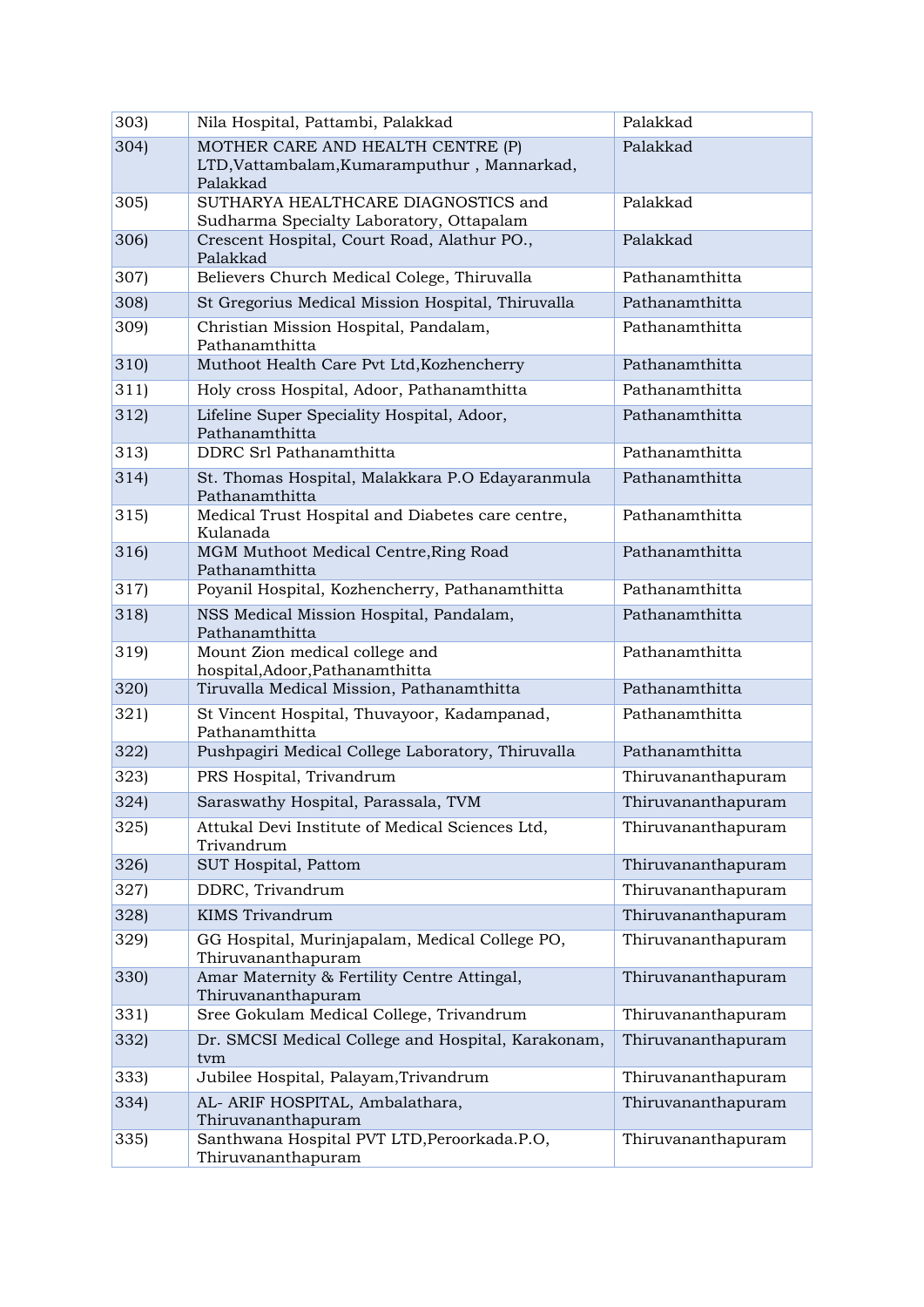| 336) | S P Mutispeciality Hospitals PVT LTD, Parassala,<br>Tym                                                | Thiruvananthapuram |
|------|--------------------------------------------------------------------------------------------------------|--------------------|
| 337) | NIMS Medicity, Neyyattinkara, Thiruvananthapuram                                                       | Thiruvananthapuram |
| 338) | Pran Fertility And Well Woman Centre(P) Ltd,<br>Kumarapuram, Medical college P.O, Trivandrum           | Thiruvananthapuram |
| 339) | KTCT Hospital, Chathampara, Thottakadu<br>PO, Kallambalam, Tvm                                         | Thiruvananthapuram |
| 340) | Devi scans pvt Ltd, Kumarapuram Trivandrum                                                             | Thiruvananthapuram |
| 341) | Meditrina Hospital, Pattom, Trivandrum                                                                 | Thiruvananthapuram |
| 342) | SP Fort Hospital, Trivandrum                                                                           | Thiruvananthapuram |
| 343) | Cosmopolitan Hospitals Pvt Ltd, Trivandrum                                                             | Thiruvananthapuram |
| 344) | Ananthapuri Hospitals & Research Institute,<br>Trivandrum                                              | Thiruvananthapuram |
| 345) | Metro Scans and Laboratory, Medical College PO,<br>Trivandrum                                          | Thiruvananthapuram |
| 346) | Kalyan Hospital, Aryasala, Manacaud PO,<br>Thiruvananthapuram                                          | Thiruvananthapuram |
| 347) | KJK HOSPITAL AND RESEARCH CENTRE,<br>SHAWALLACE LANE , NALANCHIRA, TRIVANDRUM                          | Thiruvananthapuram |
| 348) | Nirmala Hospital, Karikakom PO, TVM                                                                    | Thiruvananthapuram |
| 349) | Sree Ramakrishna Ashrama Charitable Hospital,<br>Sasthamangalam                                        | Thiruvananthapuram |
| 350) | Sivagiri Sree Narayana Medical Mission Hospital,<br>Varkala Puthenchantha                              | Thiruvananthapuram |
| 351) | SUT Royale Hospital, Ulloor, Trivandrum                                                                | Thiruvananthapuram |
| 352) | Neyyar Medicity, Kattakada                                                                             | Thiruvananthapuram |
| 353) | RK Hospital, Manacaud, Trivandrum                                                                      | Thiruvananthapuram |
| 354) | SK Hospital, Edappazhinji, Pangode,<br>Thiruvananthapuram                                              | Thiruvananthapuram |
| 355  | Leela Ravi Hospital, Venjaramoodu Po, Tvm                                                              | Thiruvananthapuram |
| 356) | Doctors Advanced Diagnostics, Kumarapuram<br>Trivandrum                                                | Thiruvananthapuram |
| 357) | Sushrutha Medical Centre, Pothencode, Trivandrum                                                       | Thiruvananthapuram |
| 358  | MDC SCANS AND LABORATORY, PAMPPORETH<br>TOWER, PAZHAYA ROAD, MEDICAL COLLEGE PO,<br>THIRUVANANTHAPURAM | Thiruvananthapuram |
| 359  | Hind labs Diagnostic Centre and Polyclinic, TRIDA<br>Complex, Medical College PO, Trivandrum           | Thiruvananthapuram |
| 360  | Procare Hospital, Karette, Vamanapuram PO,<br>Trivandrum                                               | Thiruvananthapuram |
| 361) | National Scans and Diagnostic Services, Raffa<br>Building, Pothencode P O, Thiruvananthapuram          | Thiruvananthapuram |
| 362) | Daya General Hospital Limited, Shornur Road, Near<br>Viyyur Bridge, Thrissur-22                        | Thrissur           |
| 363) | Amala Institute Of Medical Science, Thrissur                                                           | Thrissur           |
| 364) | Jubilee Mission Medical College & RI, Thrissur                                                         | Thrissur           |
| 365  | St James Hospital, Thrissur                                                                            | Thrissur           |
| 366) | Avitis Super Specialty Hospitals Pvt Ltd, Thrissur -<br>Pollachi Main Road, Nemmara, Palakkad          | Thrissur           |
| 367) | Gem Hospital Paravattani Thrissur                                                                      | Thrissur           |
| 368) | TM Hospital (A Unit Of Hrudaya Healthcare pvt Ltd),<br>Chettuva, Kundaliyoor (po), Thrissur            | Thrissur           |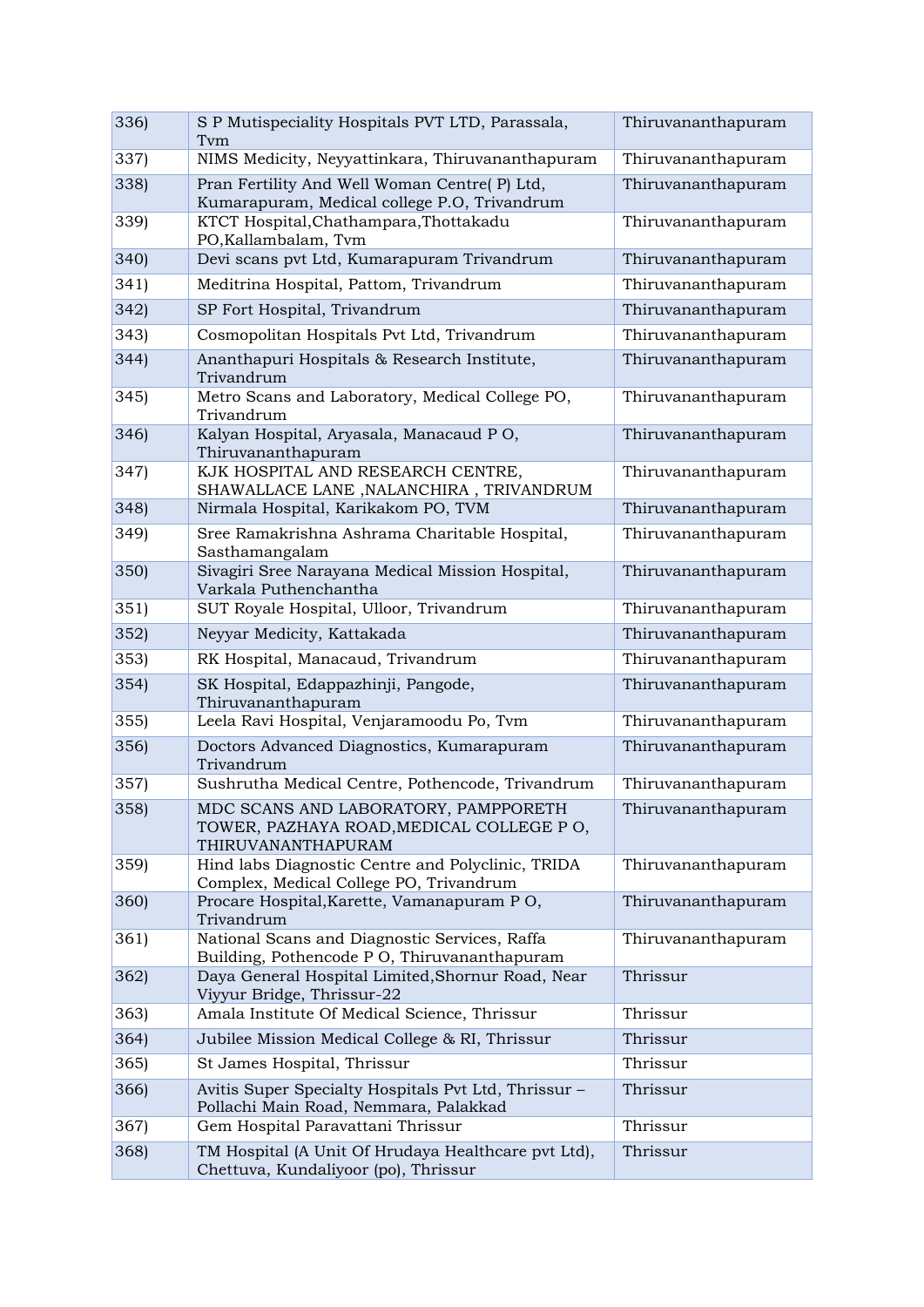| 369)  | Santhi Ortho Hospital, Kodakara, Thrissur                                                  | Thrissur |
|-------|--------------------------------------------------------------------------------------------|----------|
| 370)  | MOTHER HOSPITAL PVT LIMITED, PULLAZHI POST,<br>OLARI, THRISSUR                             | Thrissur |
| 371)  | Sacred Heart Mission Hospital, Pullur PO,<br>Irinjalakuda, Thrissur                        | Thrissur |
| 372)  | Vivid diagnostic Centre, Ground Floor, AVIS Building,<br>Kodungalloor                      | Thrissur |
| 373)  | SUN MEDICAL AND RESEARCH CENTRE, S.T.<br>NAGAR, KANNAMKULANGARA, THRISSUR                  | Thrissur |
| 374)  | Jeeva Specialty Laboratory, Thrissur                                                       | Thrissur |
| 375)  | Aswini Hospital, Karunakaran Nambiar Road,<br>Thrissur                                     | Thrissur |
| 376   | Hayath Hospital, Main Road, Chavakkad, Thrissur                                            | Thrissur |
| 377)  | Metro Healthcare, Town Hall, Irinjalakkuda, Thrissur                                       | Thrissur |
| 378)  | Gurudharmam Mission Hospital Ltd, KK Road, Mala,<br>Thrissur                               | Thrissur |
| 379)  | Elite Mission Hospital, Koorkenchery, Thrissur                                             | Thrissur |
| 380)  | Bishop Alapatt Mission Hospital, Karanchira, Kattoor<br>P O, Thrissur                      | Thrissur |
| 381)  | HYGEA MED LABORATORIES, Near Vivekodhayam<br>School, Thiruvambady, Thrissur                | Thrissur |
| 382)  | St Antonys Mission Hospital, Pazhuvil, Thrissur                                            | Thrissur |
| 383)  | Unity Hospital, Kanippayyur, Kunnamkulam,<br>Thrissur                                      | Thrissur |
| 384)  | NEST De-Addiction Hospital, Kuttumukku, Thrissur                                           | Thrissur |
| 385)  | Westfort Hospital, West Fort, Thrissur                                                     | Thrissur |
| 386)  | DHANYA MISSION HOSPITAL, CHALAKUDY,<br><b>THRISSUR</b>                                     | Thrissur |
| 387)  | Central laboratories, Bund Road Kanjany, Thrissur                                          | Thrissur |
| 388)  | IRINJALAKUDA COOPERATIVE HOSPITAL LTD,<br>Kolothumpadi, Nadavaramba P O, Thrissur          | Thrissur |
| 389)  | Medicare Hospital, CO Medall healthcare Pvt LTD,<br>Kodungallur                            | Thrissur |
| 390)  | M.O.S.C.M.M Hospital Aduppootty Hills,<br>Kunnamkulam, Thrissur                            | Thrissur |
| 391)  | Jeevodaya Mission Hospital, Chelakkara, Thrissur                                           | Thrissur |
| 392)  | Royal Hospital, DR TM Healthcare Pvt Ltd, Royal<br>Hospital Complex, Kunnamkulam, Thrissur | Thrissur |
| 393)  | Divine Medical Centre Ltd, Wadakkanchery, Thrissur                                         | Thrissur |
| 394)  | G E M HOSPITAL, BENNET ROAD, THRISSUR                                                      | Thrissur |
| 395   | Saroja Multispecialty Hospital, A unit of Saroja<br>Nursing Home, Shornur Road             | Thrissur |
| 396)  | Ansar Hospital, Karikkad P O, Thrissur                                                     | Thrissur |
| 397)  | Neem Care Hospital, Mala, Thrissur                                                         | Thrissur |
| 398)  | Rajah Charitable Medical Trust, Muthuvattoor,<br>Chavakkad, Thrissur                       | Thrissur |
| 399)  | St Joseph Hospital, Choondal, Thrissur                                                     | Thrissur |
| (400) | Chandramathy Amma Memorial Hospital, Olarikkara,<br>Thrissur                               | Thrissur |
| 401   | ROHINI HOSPITAL, CHERPU.P.O, THRISSUR,                                                     | Thrissur |
| 402   | Santhi Nursing Home, Punnayurkulam, Thrissur                                               | Thrissur |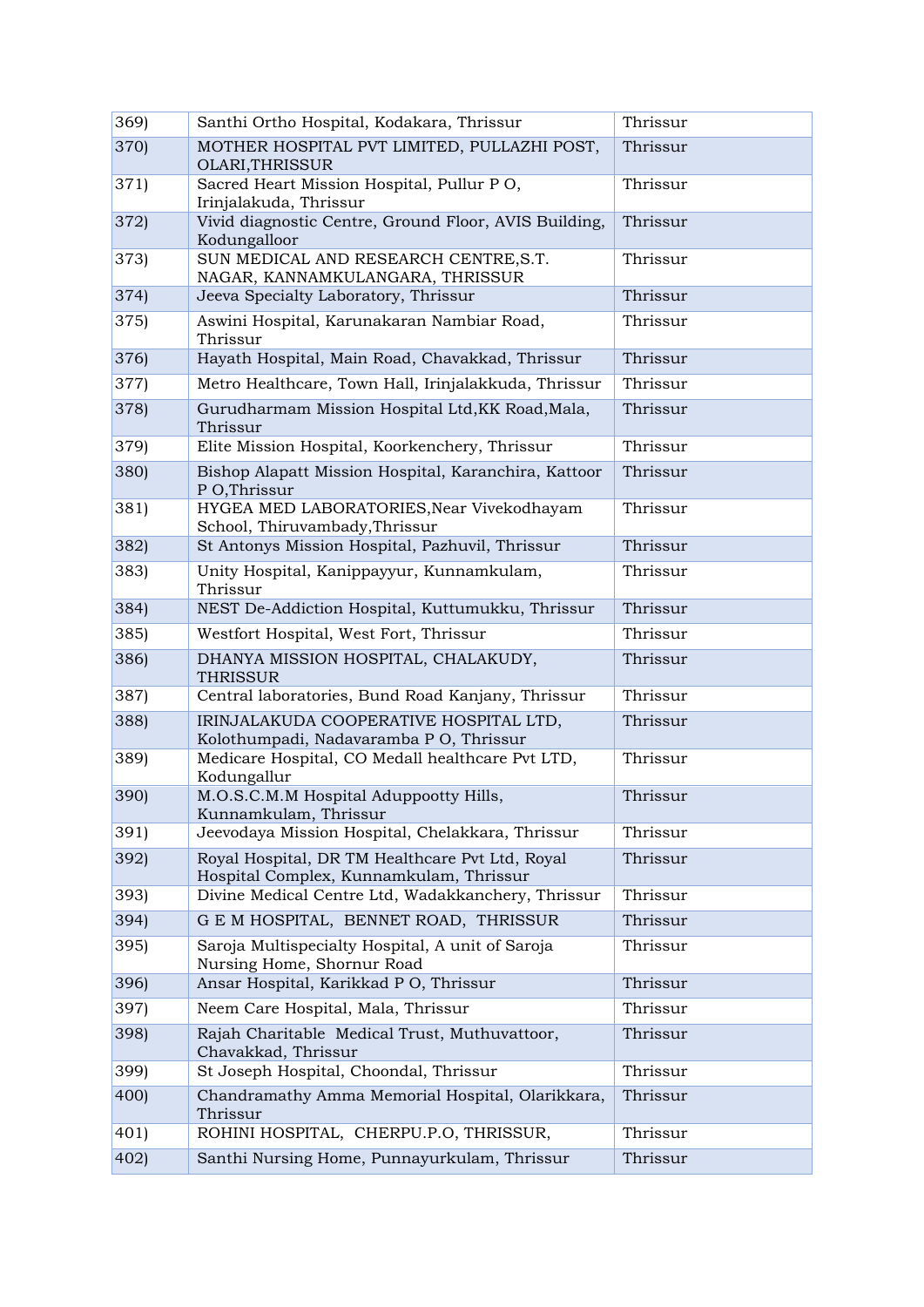| 403)          | M.I.Mission Hospital, Engandiyur                                                                     | Thrissur           |
|---------------|------------------------------------------------------------------------------------------------------|--------------------|
| 404)          | CRAFT HOSPITAL AND RESEARCH CENTRE,<br>KODUNGALLUR, THRISSUR                                         | Thrissur           |
| 405           | SUDHARMA SPECIALTY LABORATORY<br>Pazhayannur, Akbar mall, Thrissur road, Thrissur                    | Thrissur           |
| 406)          | Vinayaka Hospital, Sulthan Bathery                                                                   | Wayanad            |
| 407)          | IQRAA, SULTAN BATHERY                                                                                | Wayanad            |
| 408)          | Assumption Hospital, Sulthan Bathery, Wayanad.                                                       | Wayanad            |
| 409)          | ST. Joseph's Mission Hospital, Mananthavady,<br>Wayanad                                              | Wayanad            |
| (410)         | KDC LAB, Fairland Colony Road, Sulthan Bathery                                                       | Wayanad            |
| 411)          | Victory Hospital Road, near Matha Theatre, Sultan<br>Bathery                                         | Wayanad            |
| $ 412\rangle$ | DDRC SRL Diagnostics Pvt Ltd, Kalpetta, Wayanad.                                                     | Wayanad            |
| 413)          | DM WIMS Medical College, Meppadi Wayanad                                                             | Wayanad            |
| 414)          | Leo Hospital, Near New Bus stand, Kalpetta Post,<br>Wayanad, Kerala                                  | Wayanad            |
| 415           | GOOD SHEPHERD HOSPITAL, Vythiri (P.O),<br>WAYANAD                                                    | Wayanad            |
| 416           | St Vincent Hospital, Mananthavady, Vemom Po<br>Wayanad                                               | Wayanad            |
| 417)          | Fatima Mata Mission Hospital, Pinangode Road,<br>Kalpetta, Wayanad                                   | Wayanad            |
| 418)          | Arogya Polyclinic, Meenangadi, Wayanad                                                               | Wayanad            |
| 419)          | Karuna Hospital, Sulthan Bathery PO, Wayanad                                                         | Wayanad            |
| 420           | Dr. Appukuttan Memorial Hospital , Sulthan Bathery<br>PO, Wayanad,                                   | Wayanad            |
| 421)          | PBM Hospital , Meenangadi, Wayanad                                                                   | Wayanad            |
| 422           | Sneha Laboratory, Sneha Hospital<br>,Kenichira,Wayanad                                               | Wayanad            |
| 423)          | Louise Mount Hospital, Chennalode PO, Kalpetta,<br>Wayanad                                           | Wayanad            |
| 424           | St Martins Hospital, Ambalavayal, Wayanad                                                            | Wayanad            |
| 425           | KMHM .M.E.S HOSPITAL, SULTHAN BATHERY,<br>WAYANAD, KERALA                                            | Wayanad            |
| 426           | Marina Hospital, Ambalavayal, Wayanad                                                                | Wayanad            |
| 427           | SHRISHA Hospital, Opposite Police Station, Pulpally                                                  | Wayanad            |
| 428)          | PERMITTED FOR TESTING ONLY AFTER OCTOBER<br>12, 2020 IN THE NEW PORTAL- portal migration             |                    |
| 429)          | DDRC SRL Diagnostics Pvt Ltd, , N.S.S.Karayogam<br>Buildings, Opposite Relief Medicals, Koorkenchery | Thrissur           |
| (430)         | I vision Eye Care Centre, Chalakkudy, Thrissur                                                       | Thrissur           |
| 431           | R.C.P.M Hospital, Changankulangara, Oachira                                                          | Kollam             |
| (432)         | Anadiyil Hospital Thekkumoodu Tvm                                                                    | Thiruvananthapuram |
| 433           | Doctor's Lab, Uppala, Kasargod                                                                       | Kasaragod          |
| (434)         | Span Diagnostics, R S Building, Paripally, Kollam                                                    | Kollam             |
| 435           | Dr.Gopinath's Diagnostic Services, General Hospital<br>Junction, Thiruvananthapuram, Kerala          | Thiruvananthapuram |
| (436)         | SBM Hospital, Karunagappally                                                                         | Kollam             |
| 437)          | Westfort Hi-tech Hospital, Guruvayoor Road,<br>Ponkunnam, Thrissur                                   | Thrissur           |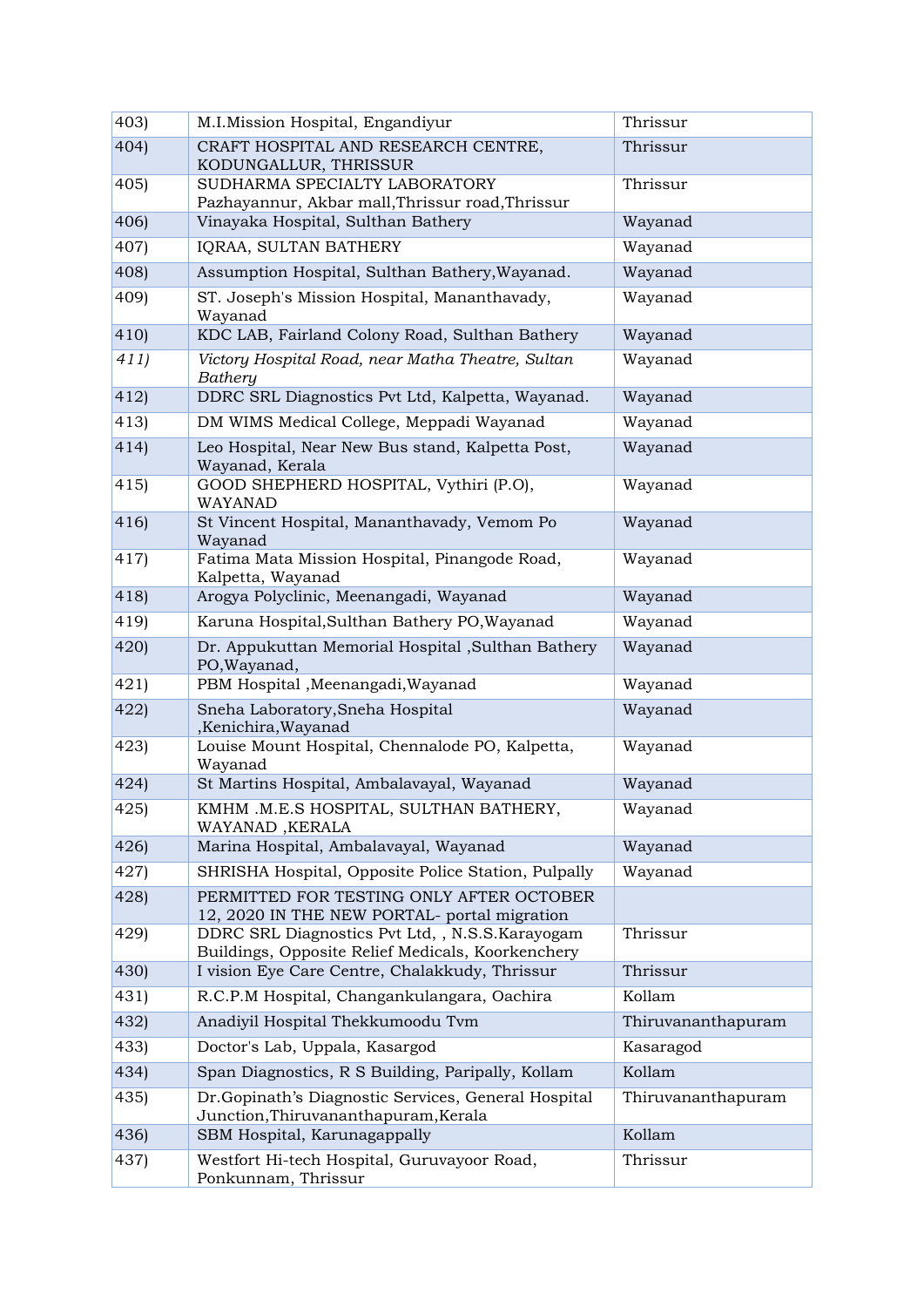| 438)  | VALIYATH INSTITUTE OF MEDICAL SCIENCES,<br>Pada South, Karunagapally-690518,                                               | Kollam             |
|-------|----------------------------------------------------------------------------------------------------------------------------|--------------------|
| 439)  | S N Trusts Medical Mission, PB No 32, Q S<br>Road, Kollam                                                                  | Kollam             |
| 440)  | I.G Clinic & Medical Lab, Moodadi North Post,<br>Koyilandy                                                                 | Kozhikode          |
| 441)  | S Path Labs & Scans, Mundukottackal Building, S A<br>Road, Kadavanthra                                                     | Ernakulam          |
| 442)  | Manappuram Healthcare Ltd, High School Jn,<br>Valappad, Thrissur                                                           | Thrissur           |
| 443)  | Aroha Clinic, Manakkadavu Road, Kozhikode                                                                                  | Kozhikode          |
| 444)  | Sanjeevani Hospital, Kurisummoodu P 0,<br>Changanacherry-4, Kottayam                                                       | Kottayam           |
| 445   | EL-EVEN LABORATORIES, 30/29, Iillikkal<br>House, Changampuzha Nagar P.O, Illikkal Moideen<br>Road, Pathadipalam, Ernakulam | Ernakulam          |
| (446) | Relief Hospital and Trauma Center, Kondotty,<br>Malappuram                                                                 | Malappuram         |
| 447)  | Jeevan Diagnostic Centre, Puthiyatheru, Kannur                                                                             | Kannur             |
| 448)  | Tely Medical Centre Ltd, 2nd Gate, Thiruvangad,<br>Thalassery                                                              | Kannur             |
| 449)  | Kozhikode District Co-operative Hospital,<br>Eranhipalam                                                                   | Kozhikode          |
| (450) | Mother and Child Hospital, South Bazar, Kannur                                                                             | Kannur             |
| 451)  | Star Hospital and Nursing Home, Oachira, Kollam                                                                            | Kollam             |
| 452)  | Sudharma Specialty Laboratory, Erumapetty,<br>Thrissur                                                                     | Thrissur           |
| (453) | Karunya Diagnostic Centre, Room No. 18, KSRTC<br>Complex, Caltex, Kannur                                                   | Kannur             |
| 454)  | Maria Hospital, K P Road, Adoor, Pathanamthitta                                                                            | Pathanamthitta     |
| 455   | Microlab Scans&Diagnostics, M Square Buliding,<br>Opposite Chitra Hospital, Pandalam                                       | Pathanamthitta     |
| 456   | Sudharma Specialty Laboratory, Opposite Neo<br>Hospital, Manjeri roead, Pandikkad                                          | Malappuram         |
| 457)  | Sudharma Specialty Laboratory, City Plaza, Near<br>Manalimmal Bus stand, Wandoor                                           | Malappuram         |
| 458   | Emirates Medical Diagnostic Centre, Near Govt<br>Hospital, Mavelikkara, Alappuzha                                          | Alappuzha          |
| 459)  | Palakkad Institute of Medical Sciences, Walayar,<br>Palakkad                                                               | Palakkad           |
| 460   | Neethi Plus Laboratory and Diagnostic Centre,<br>Pattarnadakavu, Malappuram                                                | Malappuram         |
| 461)  | E.K.NAYANAR MEMORIAL NEETHI MEDICAL<br>CENTRE, NEETHI TOWER, HOSPITAL ROAD,<br>MANNARKKAD                                  | Palakkad           |
| 462)  | Dianova Laboratories, ABG Complex Pazhaya Road,<br>Medical College, Trivandrum                                             | Thiruvananthapuram |
| 463)  | Labcare Diagnostic Centre, V P Tower, Near Christian<br>Mission Hospital, Up Hill, Malappuram                              | Malappuram         |
| 464)  | Assisi Mission Hospital, Parappukara P.O , Thrissur                                                                        | Thrissur           |
| 465   | ATREYA HOSPITAL, a unit of DMRI, Guruvayoor Road<br>, Near Pipeline Jn, Eastfort, Thrissur                                 | Thrissur           |
| 466)  | Sahakarana Medical Lab, Run By Nadakkuthazha<br>Service Co-Operative Bank, Near Dist Gov: Hospital,<br>Vadakara            | Kozhikode          |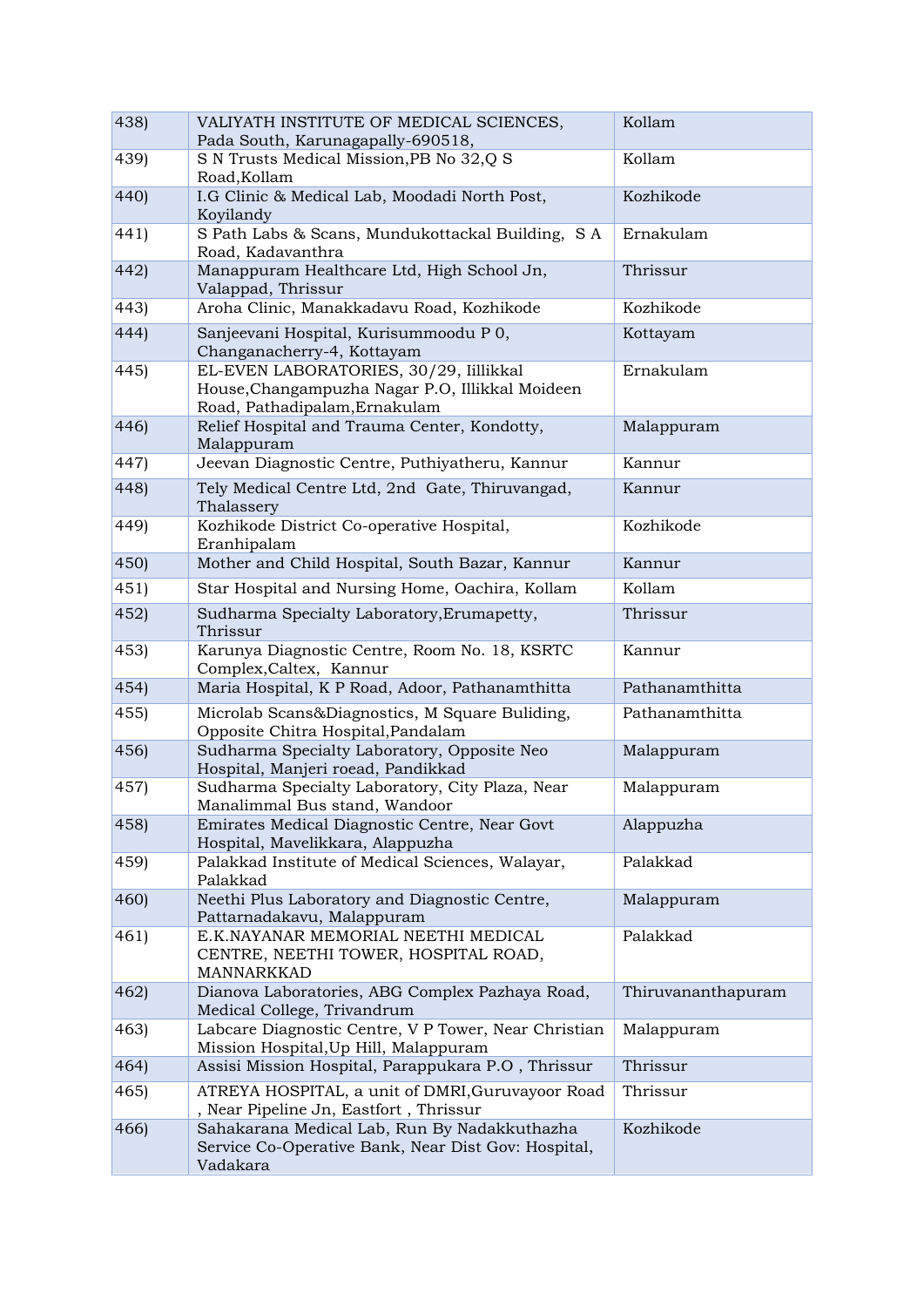| 467)  | CLINICAL DIAGNOSTIC&RESEARCH CENTRE,<br>RAUNAK BHAVAN, CDRC<br>BUILDING, MANACAUD, THIRUVANANTHAPURAM                                                  | Thiruvananthapuram |
|-------|--------------------------------------------------------------------------------------------------------------------------------------------------------|--------------------|
| 468)  | Karthiayani Nursing Home, Patturaikkal, Thrissur                                                                                                       | Thrissur           |
| 469)  | Malabar Diagnostic Centre, MM Towers,<br>Perinthalmanna Road, Valanchery, Malappuram                                                                   | Malappuram         |
| 470)  | B R Hospital and Research Centre, Nedungolam PO,<br>Kollam                                                                                             | Kollam             |
| 471)  | Janamythri Lab, Malabar Shopping Mall, Nilambur,<br>Near Government Model UP School, Malappuram,                                                       | Malappuram         |
| 472)  | Anamaya Medical Institute, Payyanur                                                                                                                    | Kannur             |
| 473)  | Nucleus Health Care Laboratory, Opp. Govt Hospital,<br>Irikkur P.O, Kannur                                                                             | Kannur             |
| (474) | Gouri Sankar Nursing Home, xx 633A 663 B<br>Arakulam Road, Methala, Thrissur,                                                                          | Thrissur           |
| 475)  | Areekkara Medical Laboratory, Near Govt Taluk<br>Hospital, Kuttiady, Kozhikode                                                                         | Kozhikode          |
| 476)  | Santhinikethan Hospital, 3/461, Ponkunnam,<br>Ponkunnam-P.O,                                                                                           | Kottayam           |
| 477)  | DDRC SRL Diagnostic Centre, Kavitha<br>Tower, Arakkuzha Road, Muvattupuzha, Ernakulam                                                                  | Ernakulam          |
| 478)  | SUNRISE HOSPITAL PVT LTD, unit :Arafa Hospital,<br>CHANGARAMKULAM, NANNAMUKKU (PO)                                                                     | Malappuram         |
| 479)  | Hearts Malabar Super Speciality Hospital, Near<br>Mathrubhumi, Cherussola PO, Palathara,<br>Malappuram,                                                | Malappuram         |
| 480)  | Mangaly Medical Centre, Near St Thomas School,<br>Olavakode- Dhoni Road, Kallekulangara, Palakkad                                                      | Palakkad           |
| 481)  | Mercy Nursing Home, Karukachal, Kottayam                                                                                                               | Kottayam           |
| 482)  | Metropolis Lab, PVS Hospital, Calicut.                                                                                                                 | Kozhikode          |
| 483)  | ATLAS LABORATORY(A Unit of Paramountcy<br>Research & Diagnostics PVT Ltd), OPP to Sree<br>Ramakrishna Hospital, Sasthamanagalam,<br>Thiruvananthapuram | Thiruvananthapuram |
| 484   | DDRC SRL Diagnostics Services PVT.LTD, Sreekumar<br>Building, Puthiyadam Temple Road, Kayamkulam,<br>Alappuzha                                         | Alappuzha          |
| 485   | DDRC SRL Diagnostics Services PVT.LTD,<br>Mattappallil J J complex Opposite Anchal Hospital,<br>Anchal                                                 | Kollam             |
| 486)  | Metro SpecialtyHormone Laboratory, Opp Medical<br>College Main Gate, Medical College Main Road                                                         | Malappuram         |
| 487)  | Sudharma Specialty Laboratory, Amina Tower, Near<br>district hospital, ottupara, Wadakkanchery                                                         | Thrissur           |
| 488)  | Silverline Hospital, K P Vallon Road, Kadavanthra,<br>Kochi                                                                                            | Ernakulam          |
| 489)  | Upasana Road, P.P Road, Pala                                                                                                                           | Kottayam           |
| 490)  | Sagara Hospital, Punnapra, Alappuzha                                                                                                                   | Alappuzha          |
| 491)  | Indian Medical Laboratory, Near Govt Hospital,<br>Thalassery P O, Kannur                                                                               | Kannur             |
| 492)  | Craft Hospital, Pattambi Road Perinthalmanna,<br>Malappuram                                                                                            | Malappuram         |
| 493)  | Panakode unity Medicare, Karadi, Thamarassery,<br>Calicut                                                                                              | Kozhikode          |
| 494)  | Trinity Eye Hospital, Manali Junction, Calicut<br>Bypass Road, Palakkad                                                                                | Palakkad           |